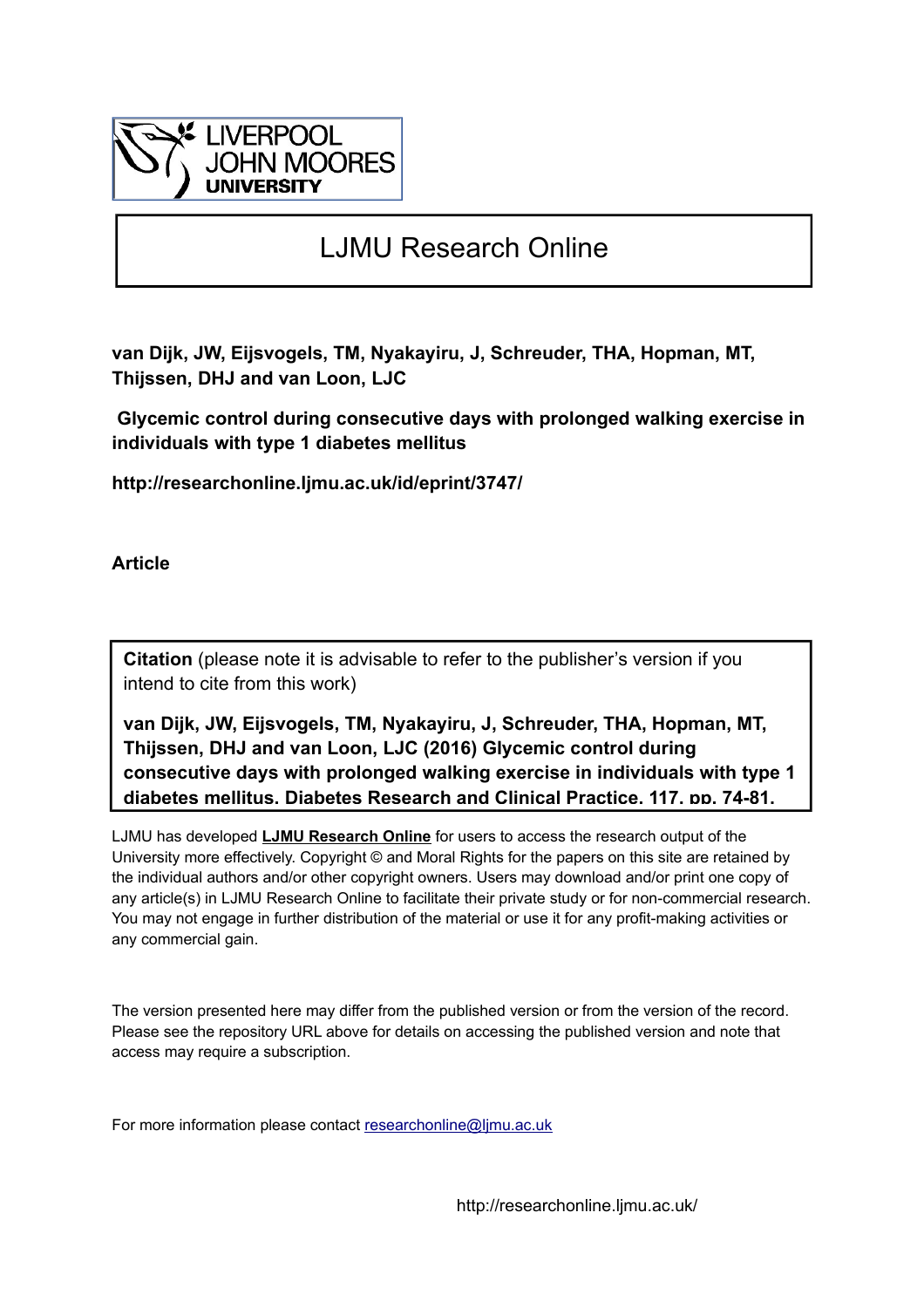# **Glycemic control during consecutive days with prolonged walking exercise in individuals with type 1 diabetes mellitus**

Jan-Willem van Dijk<sup>1,2</sup>, Thijs M. Eijsvogels<sup>3,4</sup>, Jean Nyakayiru<sup>2,3</sup>, Tim H.A. Schreuder<sup>3</sup>, Maria T. Hopman<sup>3</sup>, Dick H. Thijssen<sup>3,4</sup>, Luc J.C. van Loon<sup>1,2</sup>

*1 Institute of Sport and Exercise Studies, HAN University of Applied Sciences, Nijmegen, The Netherlands*

*<sup>2</sup> Department of Human Movement Sciences, NUTRIM School for Nutrition, Toxicology and Metabolism, Maastricht University Medical Centre+, Maastricht, The Netherlands <sup>3</sup> Department of Physiology, Radboud University Nijmegen Medical Centre, Nijmegen, The Netherlands <sup>4</sup> Research Institute for Sports and Exercise Sciences, Liverpool John Moores University, Liverpool, United Kingdom*

#### **Address for correspondence:**

Prof. L.J.C. van Loon Department of Human Movement Sciences Maastricht University Medical Centre+ PO Box 616 6200 MD Maastricht The Netherlands Tel: +(31) 43 3881397 Email: L.vanloon@maastrichtuniversity.nl

**Running title:** prolonged physical activity in type 1 diabetes **Word count abstract: 239 Word count main text: 3182 Tables: 1 Figures: 4 Trial number:** NTR4061, [www.trialregister.nl](http://www.trialregister.nl/)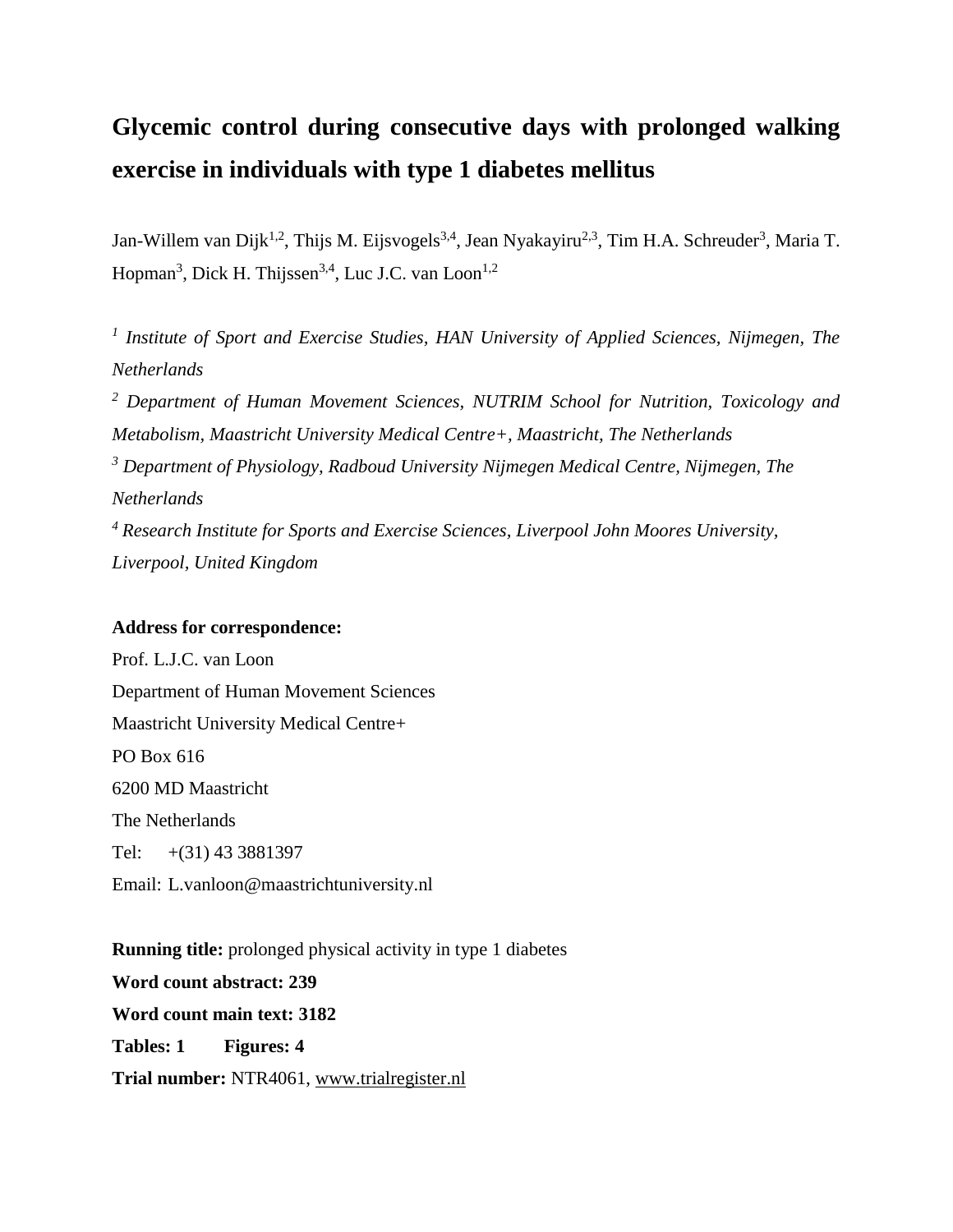#### **ABSTRACT**

**Aims:** Despite its general benefits for health, exercise complicates the maintenance of stable blood glucose concentrations in individuals with type 1 diabetes. The aim of the current study was to examine changes in food intake, insulin administration, and 24-h glycemic control in response to consecutive days with prolonged walking exercise (~8 h daily) in individuals with type 1 diabetes.

**Methods:** Ten individuals with type 1 diabetes participating in the worlds' largest walking event were recruited for this observational study. Simultaneous measurements of 24-h glycemic control (continuous glucose monitoring), insulin administration and food intake were performed during a non-walking day (control) and during three subsequent days with prolonged walking exercise (daily distance 40 or 50 km).

**Results:** Despite an increase in daily energy  $(31\pm18\%)$ ;  $p<0.01$ ) and carbohydrate  $(82\pm71g)$ ;  $p<0.01$ ) intake during walking days, subjects lowered their insulin administration by  $26\pm16\%$ relative to the control day  $(p<0.01)$ . Average 24-h blood glucose concentrations, the prevalence of hyperglycemia (blood glucose >10 mmol/L) and hypoglycemia (blood glucose <3.9 mmol/L) did not differ between the control day and walking days (p>0.05 for all variables). The prolonged walking exercise was associated with a modest increase in glycemic variability compared with the control day  $(p<0.05)$ .

**Conclusion**: Prolonged walking exercise allows for profound reductions in daily insulin administration in persons with type 1 diabetes, despite large increments in energy and carbohydrate intake. When taking such adjustments into account, prolonged moderate-intensity exercise does not necessarily impair 24-h glycemic control.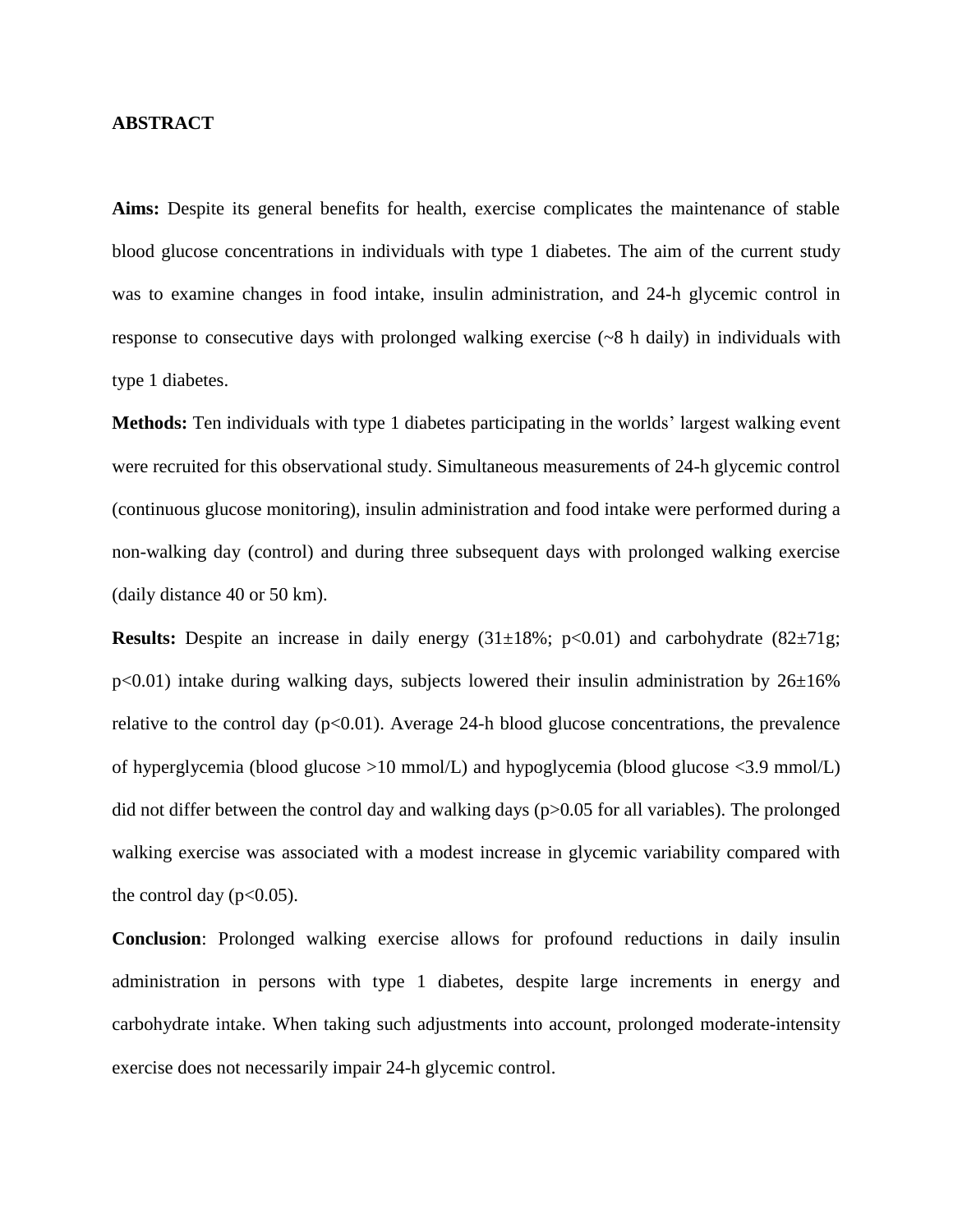**Key words:** type 1 diabetes mellitus; physical activity; exercise; walking; glycemic control; insulin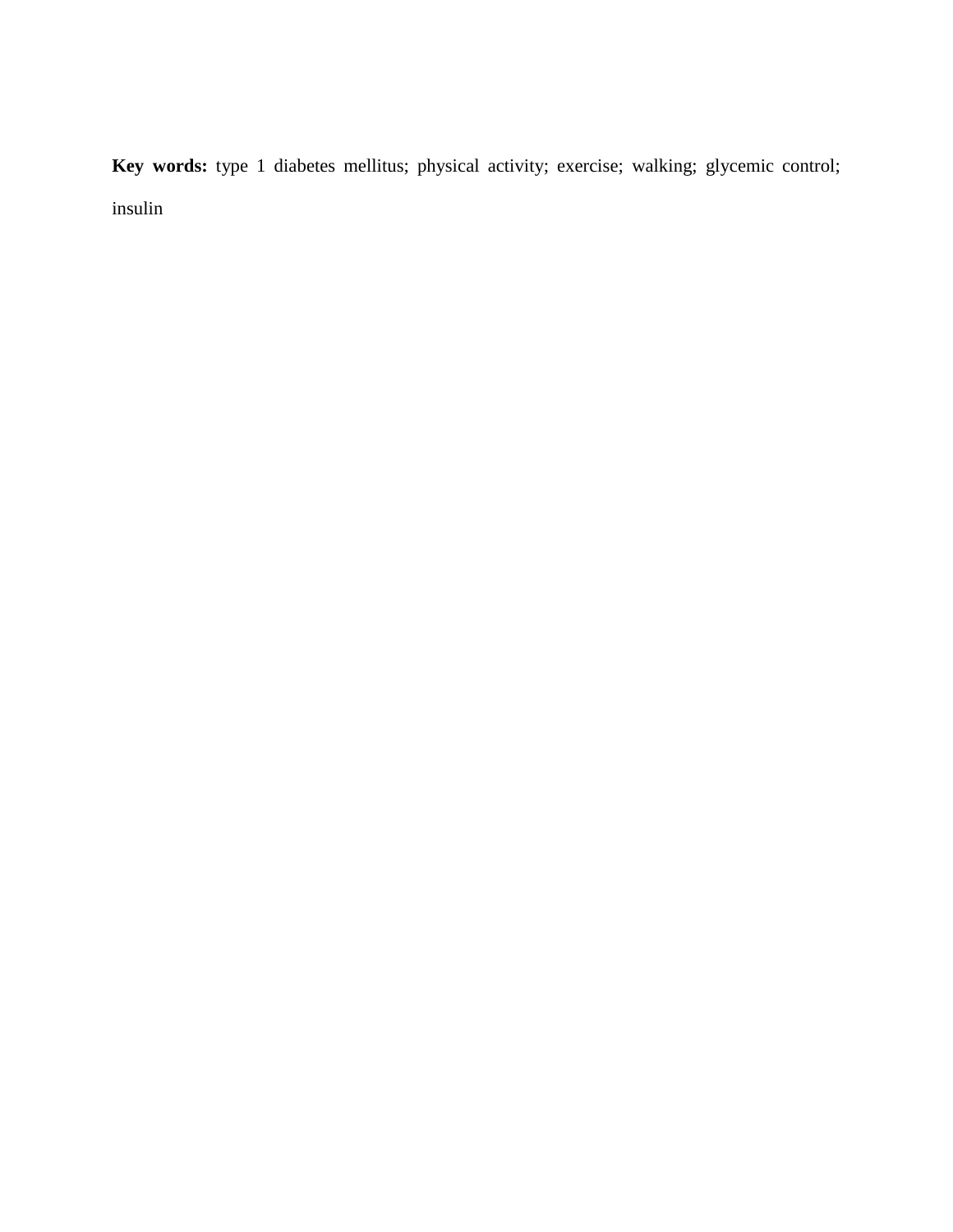#### **1. INTRODUCTION**

Regular exercise has been associated with many health benefits, including cardiorespiratory fitness, muscle strength, cardiovascular and metabolic health, and increased life expectancy. Such health benefits are even more important for persons with type 1 diabetes, as this population is characterized by an increased prevalence of cardiovascular complications and premature death. Therefore, exercise is an important cornerstone in the management of type 1 diabetes [\[1-3\]](#page-18-0).

Despite its general benefits for health, exercise has been associated with an increased risk for developing hypoglycemia [\[4,](#page-18-1) [5\]](#page-18-2). Such exercise-induced hypoglycemia may develop during and immediately after exercise, and even the day after performing exercise [\[5\]](#page-18-2). Several factors contribute to the occurrence of exercise-induced hypoglycemia. In persons with type 1 diabetes, the increase in blood glucose disposal during and following exercise is not compensated by a physiological reduction in circulating insulin concentrations. The resulting (relative) excess in circulating insulin concentrations inhibits the hepatic glucose output and stimulates the insulindependent blood glucose disposal [\[6\]](#page-18-3). Consequently, blood glucose concentrations further decline and hypoglycemia may develop. This process is further potentiated by the impairment in glucose counter-regulatory responses after exercise that is often present in individuals with type 1 diabetes [\[6,](#page-18-3) [7\]](#page-18-4). Since severe hypoglycemia has been associated with severe complications, such as cardiac dysrhythmia, seizure, coma and even death, preventing exercise-induced hypoglycemia is of utmost importance.

Two important strategies are well-recognized for the prevention of exercise-induced hypoglycemia, i.e. reductions in insulin administration and supplementation of carbohydrates before and after exercise [\[2,](#page-18-5) [8\]](#page-18-6). These strategies will, at least partly, correct for the relative insulin excess resulting from exercise. Accurate predictions of adequate adjustments in insulin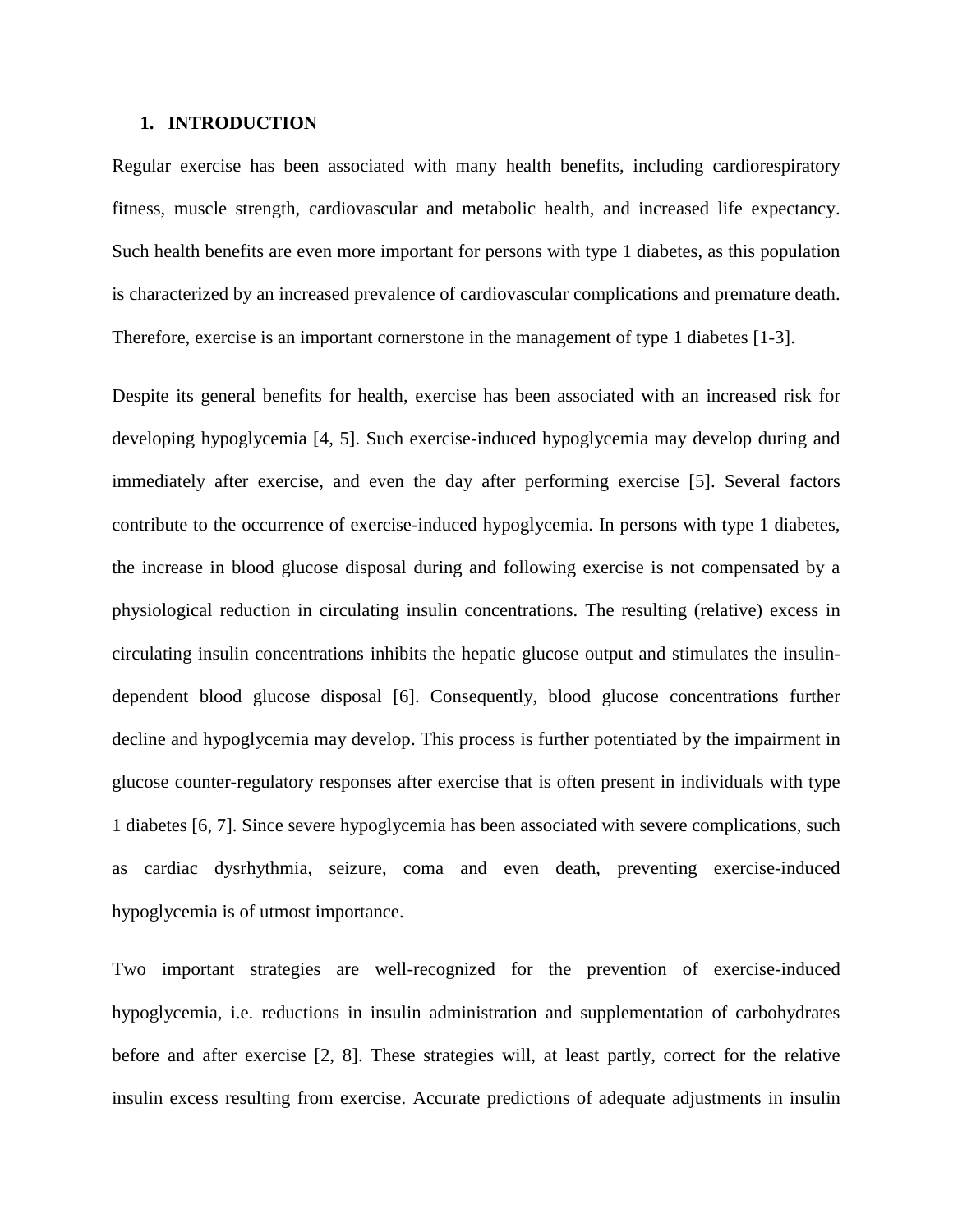administration and dietary carbohydrate needs are difficult, and under- or over adjustment may potentially induce or worsen hypo- or hyperglycemia before and after exercise [\[9\]](#page-18-7). The optimal adjustments required to achieve stable blood glucose concentrations may vary dependent on the characteristics of the exercise performed (e.g. type, intensity, duration, and timing of exercise) [\[10\]](#page-18-8). Therefore, much research has focused on blood glucose responses to different exercise characteristics, along with the optimization of insulin administration and carbohydrate intake in preparation or in response to exercise [\[9,](#page-18-7) [11-15\]](#page-18-9). Despite the incremental knowledge in this area, only limited information is available regarding the impact of prolonged endurance-type exercise (>2 h duration) on blood glucose control. Such information is essential given the growing number of people with type 1 diabetes engaging in prolonged endurance-type exercise or leisure time physical activity (e.g. day hiking, cycling tours, or athletic events).

In the current observational study, we assessed changes in 24-h blood glucose concentrations, physical activity, dietary intake, and insulin administration in individuals with type 1 diabetes in response to consecutive days of prolonged moderate-intensity walking exercise (~8 h/day). For this purpose, we conducted simultaneous measurements with continuous glucose monitoring devices, physical activity monitors, and food and insulin records in 10 individuals with type 1 diabetes participating in the worlds' largest walking event, i.e. the Nijmegen Four Day Marches. We hypothesized that large adjustments in insulin administration and carbohydrate intake are required to prevent exercise-induced impairments in glycemic control.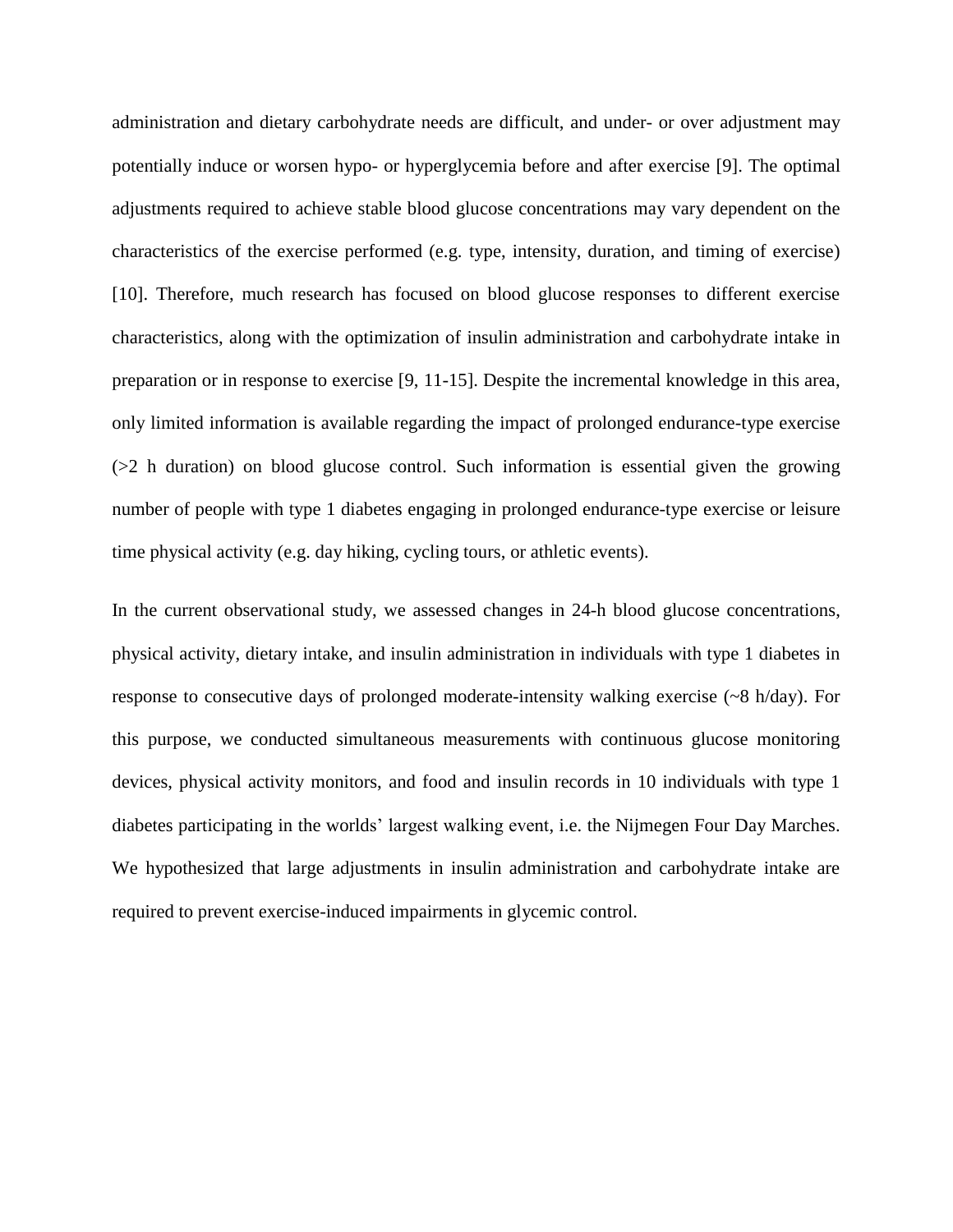#### **2. METHODS**

#### *2.1 Subjects*

A total of 10 individuals with type 1 diabetes volunteered to participate in this study. Subjects were recruited after registration for the 'Nijmegen Four Day Marches' walking event (an annual 4-day walking event in the Netherlands). The characteristics of the subjects are listed in **Table 1**. A written informed consent was obtained from all subjects before the start of the study. The study was approved by the Medical Ethical Committee of the Radboud University Nijmegen Medical Centre, and was conducted in accordance with the Declaration of Helsinki.

#### *2.2 Study design*

All individuals participated in this observational study, comprising simultaneous measurements of 24-h glycemic control, insulin administration, food intake, and physical activity (**Figure 1**). These variables were assessed the day before the 'Nijmegen Four Day Marches' walking event (control assessment), and over the course of this 4-day walking event (walking assessment). Upon registration for the walking event, participants selected to walk a daily distance of 40 or 50 km. In 2013, the walking event took place from July  $16<sup>th</sup>$  to July  $19<sup>th</sup>$ . All subjects were monitored at the same time.

#### *2.3 Study protocol*

The study was conducted over a 6-day period (**Figure 1**). On day 1 of the study period, subjects reported to the research laboratory in the afternoon. A venous blood sample was drawn for the assessment of HbA1c content, and subjects completed a short screening questionnaire on their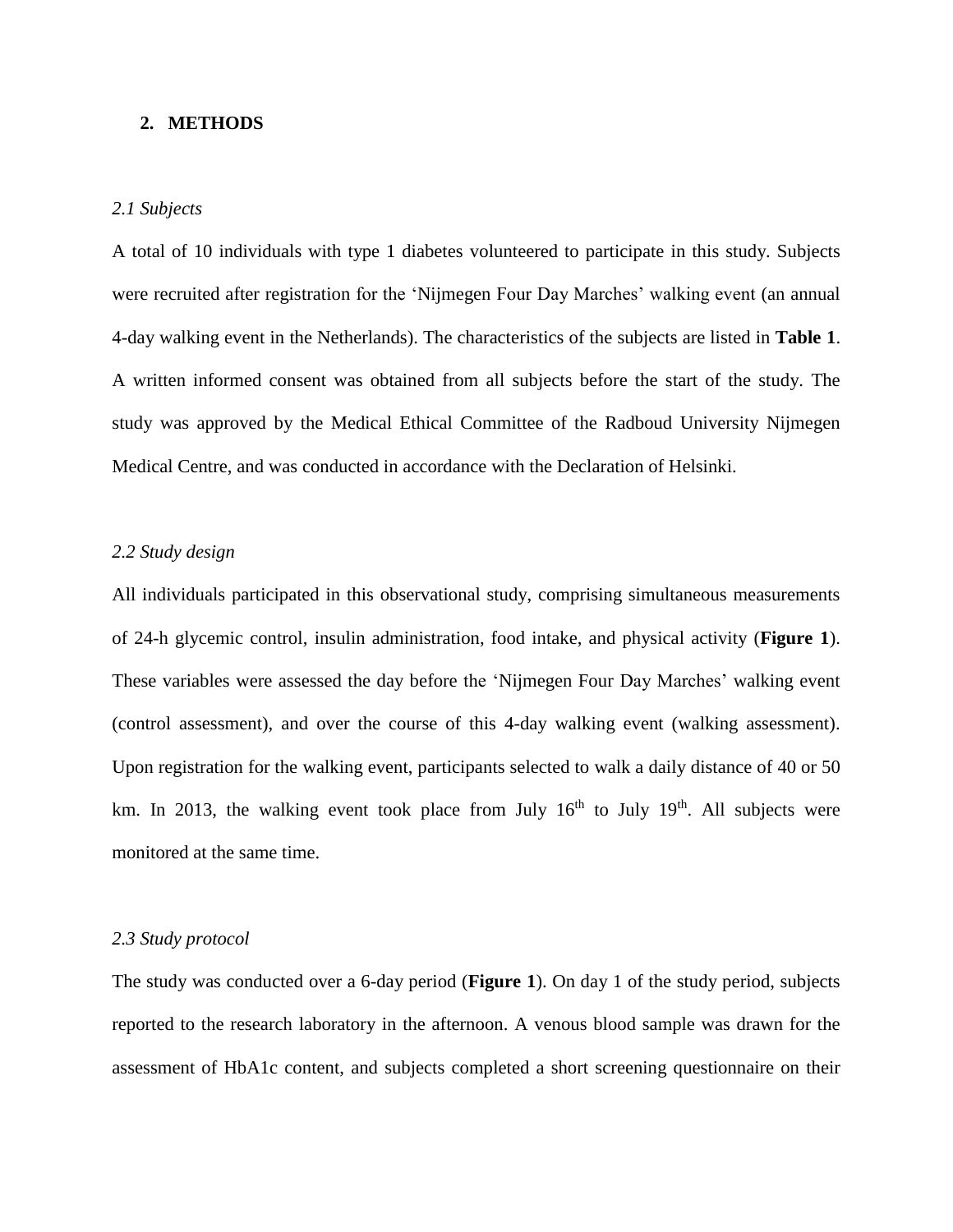diabetes and training status. Subsequently, subjects were given instructions on the use of the combined food and insulin records, and subjects were equipped with a blinded continuous glucose monitoring (CGM) device (iPro2®, Medtronic Inc, Northridge, CA, USA) and a physical activity monitor. Day 2 was the day before the first walking stage, which served as the control day. From day 3 until day 6 of the study period, the 4-day walking event took place. During the walking event, subjects daily completed a 40 or 50 km walking stage. Directly prior to the start, and after the finish of each walking stage, subjects briefly reported to the onsite research laboratory for the registration of start and finish times. The combined food and insulin records, the CGM devices, and the physical activity monitors were returned on day 6 of the study period, after subjects completed the final stage of the walking event. As this study had an observational character, subjects were given no advice regarding adjustments in food intake and insulin administration. During the study period, subjects only received feedback on their blood glucose concentrations by self-monitoring, as the CGM measurements were conducted in a blinded fashion.

#### *2.4 Dietary / Insulin records*

Participants were instructed to report all the foods and drinks ingested over the 6-day period in the designated records. Participants were encouraged to report the food and drinks immediately upon consumption. Besides dietary intake, participants also reported the frequency and dose of the administered insulin in the records. Participants using an insulin pump reported the basal insulin infusion rates and administration of insulin boluses, whereas individuals on multiple daily injections reported the administration of long- (basal insulin) and short-acting (bolus) insulin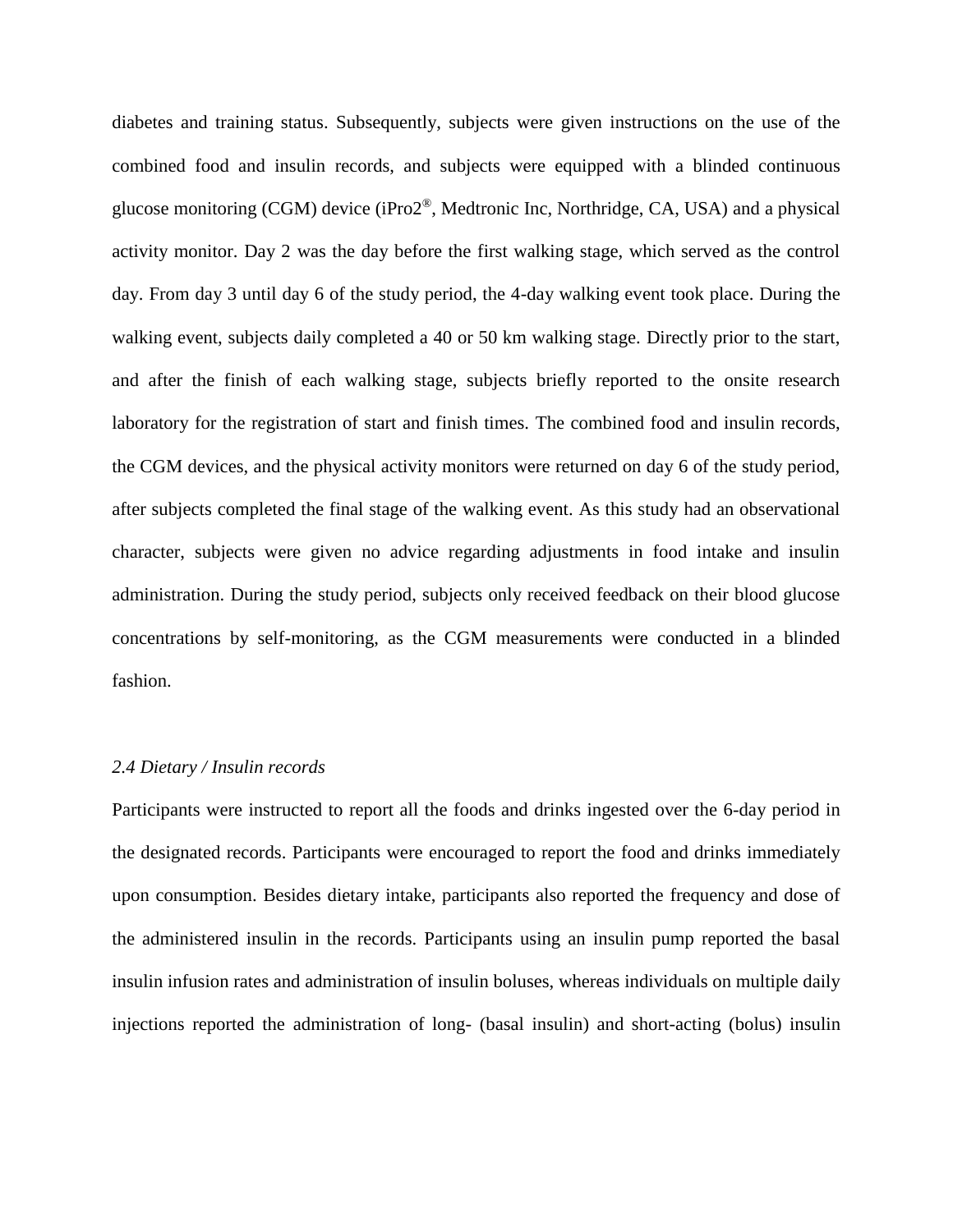analogues. During the 6-day study period, the dietary/insulin records were reviewed on completeness and clarity by the research staff at least every other day.

#### *2.5 Physical activity*

Participants were equipped with a physical activity monitor (SenseWear Pro3 Armband, Body Media, Pittsburgh, PA) that was worn around the right upper arm. The sampling frequency was 32 Hz and data from the physical activity monitor were stored in 60-second epochs. The physical activity monitor measured physical activity 24 h per day throughout the 6-day study period. Physical activity data were used to assess the daily step count, the daily sedentary time, and the duration of breaks during the walking stages.

#### *2.6 Continuous glucose monitoring*

A subcutaneous glucose sensor (Enlite®, Medtronic Inc, Northridge, CA, USA) was inserted in the periumbilical region and connected to a continuous glucose monitoring recorder (iPro2®, Medtronic Inc, Northridge, CA, USA). The Enlite glucose sensor in combination with a Medtronic iPro recorder has been shown to generate accurate glucose readings for of at least 6 days [\[16\]](#page-19-0). Moreover, the previous generation of Medtronic glucose sensors has been shown to provide accurate glucose readings during exercise in patients with type 1 diabetes [\[17,](#page-19-1) [18\]](#page-19-2).

In addition to the blinded CGM device, all participants received a handheld blood glucose meter (Glucocard X Meter, Arkray, Kyoto, Japan) for measuring capillary blood glucose concentrations. Participants were instructed to measure their capillary blood glucose concentrations six times daily throughout the entire 6-day study period. After returning the CGM device, data were uploaded to a laptop computer using the web-based Carelink® software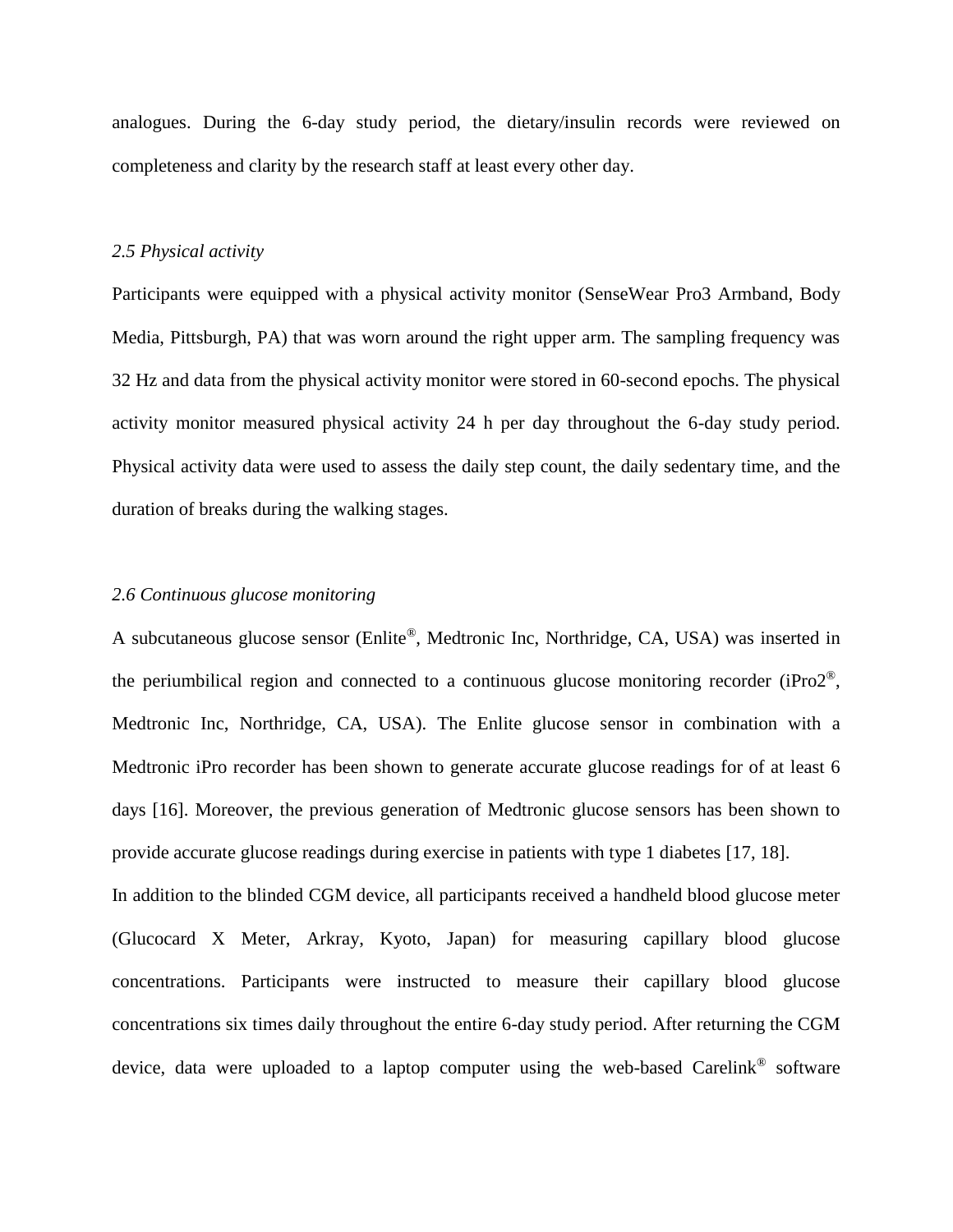(Medtronic Inc, Northridge, CA, USA), and glycemic profiles were calibrated using the selfmonitored capillary blood glucose concentrations.

Twenty-four-hour glycemic control derived from the glycemic profiles was expressed as average 24-h blood glucose concentration, time spent in hyperglycemia and hypoglycemia, high blood glucose index (HBGI) and low blood glucose index (LBGI), and glycemic variability. Based on the ADA/EASD guidelines for glycemic control [\[1,](#page-18-0) [19\]](#page-19-3), the prevalence of hyperglycemia and hypoglycemia were defined as total time during which glucose concentrations were above 10 mmol/L and below 3.9 mmol/L, respectively. The HBGI and LBGI, as described by Clarke and Kovatchev [\[20\]](#page-19-4), are summary indices reflecting the risk for hyperglycemia and hypoglycemia, respectively. Glycemic variability, which reflects acute glucose fluctuations, was assessed by the standard deviation of the average 24 h glucose concentration (SD) and by continuous overlapping net glycemic action (CONGA) as described by McDonnell et al. [\[21\]](#page-19-5). With this method, the difference between each glucose reading and the glucose reading *n* hours previously is calculated. The CONGA*n* is the standard deviation of these differences. We used CONGA1 and CONGA2 based on 1 and 2 h time differences, respectively.

#### *2.7 Statistical analysis*

Daily dietary intake, exogenous insulin use, physical activity and glycemic control were calculated over 24-h periods (00:00 h to 00:00 h). Therefore, only data obtained on day 2 until day 5 were used for analysis. The day prior to the walking event (day 2) served as the control situation, whereas the average of the first three days of the walking event (day 3-5; **Figure 1**) represented the 'walking' days. One subject (subject #7) failed to report dietary intake correctly, and as such, dietary records were analyzed for 9 subjects. One subject (subject #7) felt hindered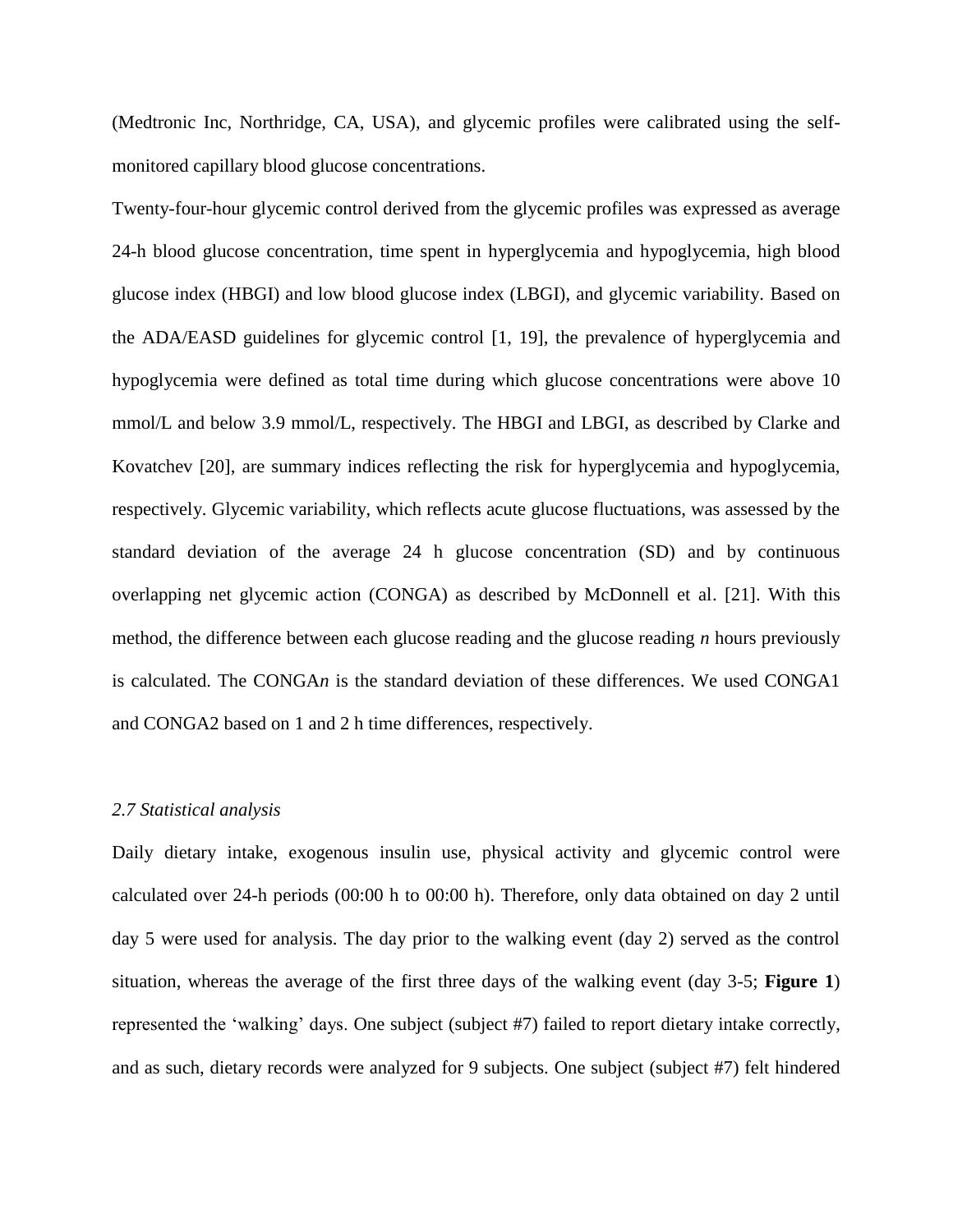by the physical activity monitor armband, after which the armband was removed. Consequently, data obtained by the physical activity monitor were analyzed for 9 subjects. The CGM device failed to record CGM data in one of the subjects (subject #4), and as such, CGM data were analyzed for 9 subjects. Paired Student's t-tests (normally distributed data) or Wilcoxon signed rank tests (skewed data) were applied to compare data obtained during the control and walking days. Data are presented as mean±SD or median (IQR).

#### **3. RESULTS**

#### *3.1 Walking characteristics*

All subjects successfully completed the walking event. One subject completed a daily walking distance of 50 km, whereas the other nine subjects completed a daily walking distance of 40 km. The walking stages started in the early morning at  $5:26\pm0:35$  h and were completed in the afternoon at  $15:01\pm1:00$  h. The total duration of the breaks during each walking stage, as assessed by the physical activity monitor, was 1h21min±0h44min. As such, the net walking time was 8h12min±0h41min, representing an average walking speed of 5.0±0.3 km/h.

#### *3.2 Physical activity*

As expected, the average step count was markedly higher during the walking days (55,490±7,482 steps/day), compared with the control day (11,315±3,664 steps/day, p<0.001). In accordance, the amount of time spent in sedentary behavior (including sleep) was lower during the walking days  $(59\pm3\% \text{ of the time})$  compared with the control day  $(88\pm6\% \text{ of the time}; \text{p} < 0.01)$ .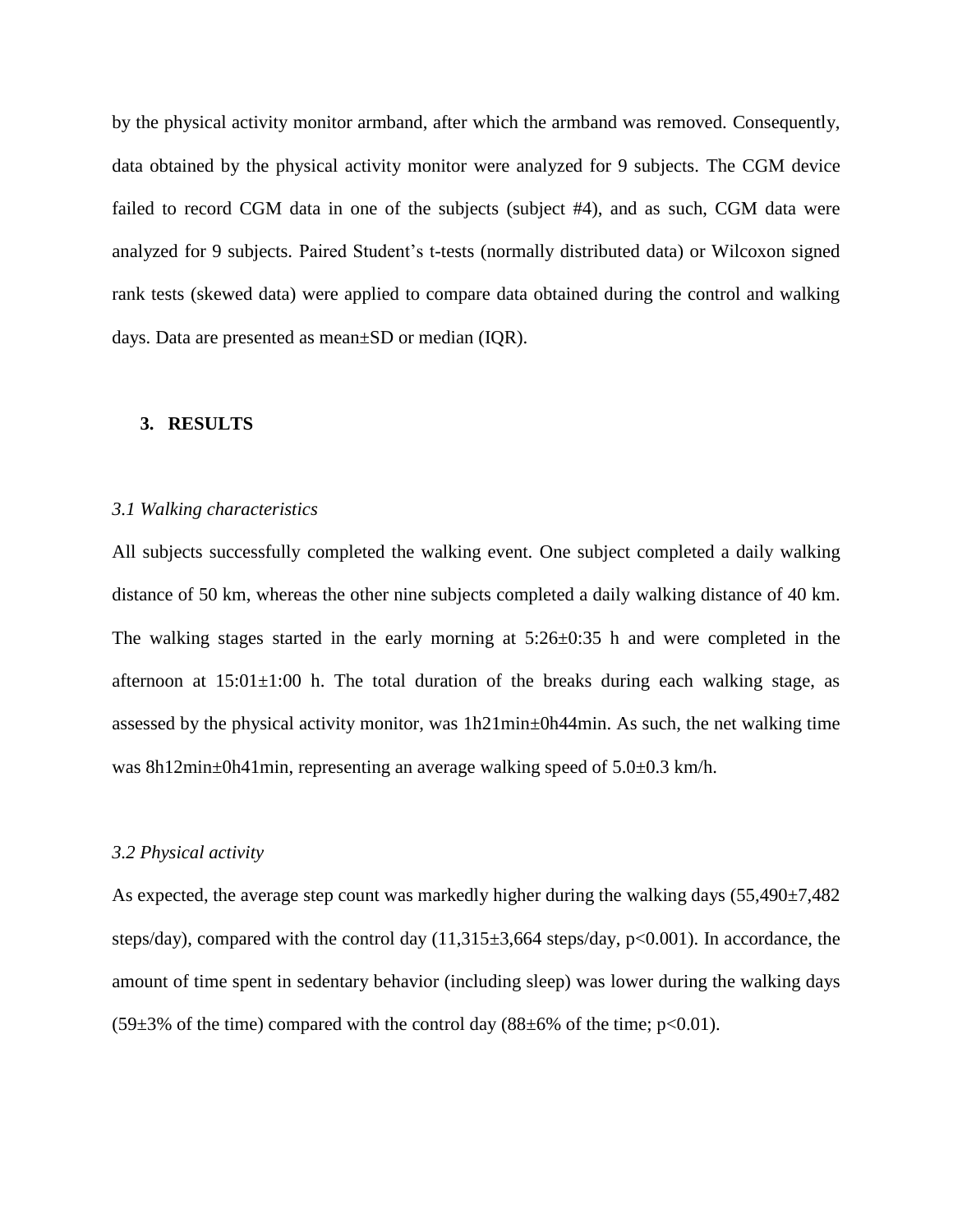#### *3.3 Energy and carbohydrate intake*

With an average daily energy intake of  $9.9\pm2.2$  MJ during the walking days, the daily energy intake was  $31\pm18\%$  higher compared with the control day (7.6 $\pm1.0$  MJ; p<0.01). The average intake of carbohydrate, protein, and fat was respectively  $224\pm35$  g,  $69\pm16$  g, and  $61\pm16$  g during the control day, and  $306\pm79$  g,  $83\pm21$  g, and  $83\pm20$  g during the walking days. As such, the average intake of carbohydrate, protein, and fat was respectively  $82\pm71$  (p<0.01),  $13\pm21$ (p=0.09), and  $21\pm24$  g (p<0.05) higher during the walking days compared with the control day.

#### *3.4 Insulin administration*

The daily insulin use is shown in **Figure 2**. Despite a profound increase in energy and carbohydrate intake, the use of bolus insulin was  $49\pm25\%$  lower during the walking days compared with the control day  $(10.0\pm6.7 \text{ versus } 19.8\pm8.8 \text{ IU}, \text{ respectively}; \text{p} < 0.01)$ . The use of basal insulin, however, did not differ between the control day and walking days  $(22.5\pm7.9 \text{ and }$ 21.7 $\pm$ 8.1 IU, respectively; p=0.19). Altogether, the total insulin use (basal plus bolus) was 26 $\pm$ 16% lower during the walking days compared with the control situation  $(31.7\pm12.4$  versus  $42.3\pm14.6$ , respectively;  $p<0.01$ ).

#### *3.5 24-h Glycemic control*

Markers of 24-h glycemic control are shown in **Figure 3**. With a mean difference of  $0.5 \pm 1.7$ mmol/L, average 24-h blood glucose concentrations were not significantly different between the control day and walking days  $(8.1 \pm 2.7 \text{ mmol/L})$  and  $(8.7 \pm 1.7 \text{ mmol/L})$ , respectively; p=0.36). Compared with the control day, prolonged walking exercise was not associated with an increased prevalence of hyperglycemia and hypoglycemia (**Figure 3B** and **3C**, respectively). Consequently,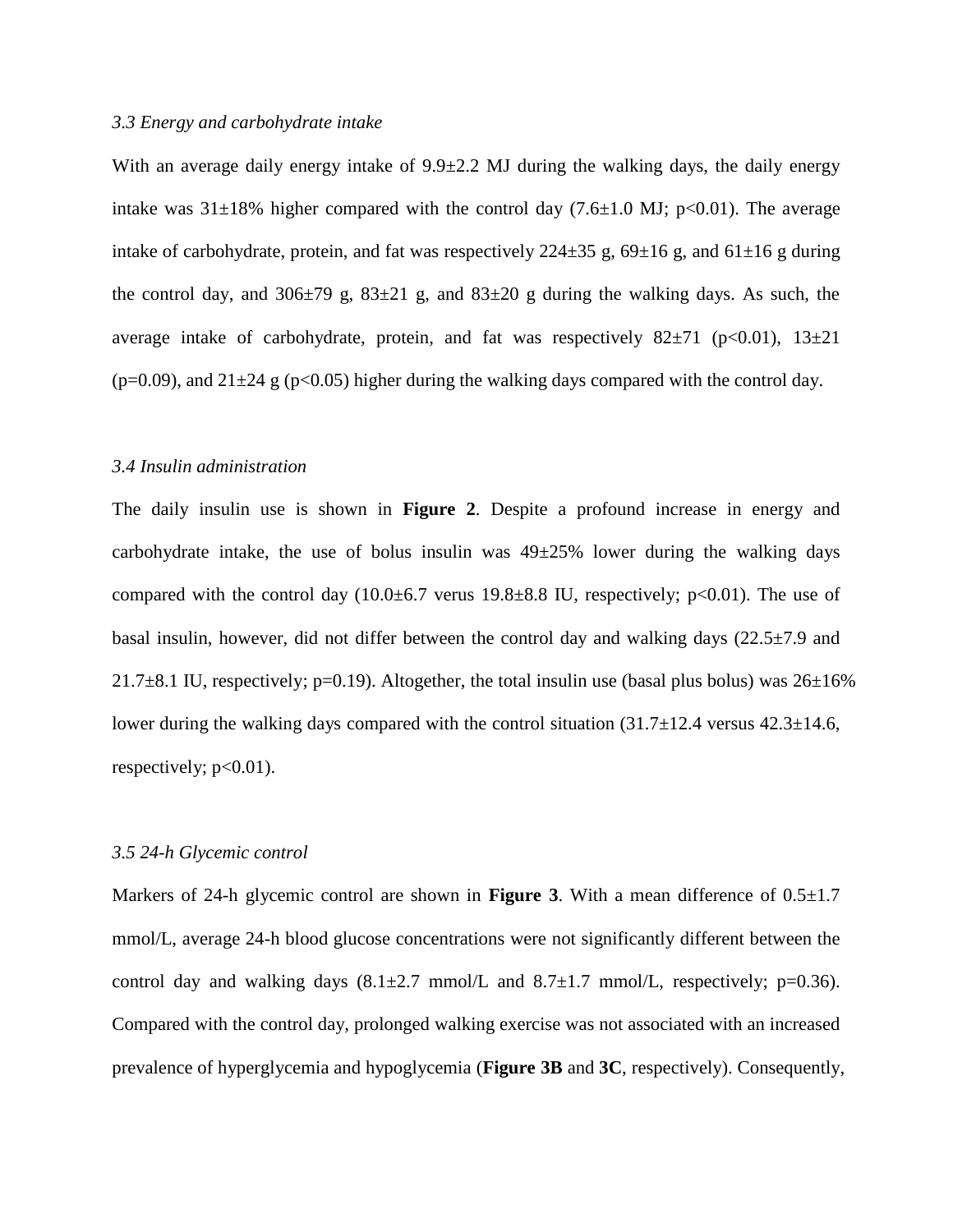the time spent in the glycemic target zone (3.9 to 10 mmol/L) did not differ between the control day and walking days (**Figure 3D**). These results are further supported by the lack of difference in risk indices for both hyperglycemia (HBGI) and hypoglycemia (LBGI). The HBGI values were 6.1 (5.2 to 11.9) and 7.6 (6.5 to 11.6), whereas the LBGI values were 5.1 (4.4 to 8.4) and 4.4 (3.2 to 9.3) during the control and walking days, respectively (p>0.05 for both variables).

#### *3.6 Glycemic variability*

Despite the absence of differences in the prevalence of hyperglycemia and hypoglycemia, the walking days were associated with a higher glycemic variability compared with the control day, as illustrated by the higher CONGA1 (**Figure 4B**; p<0.05) and CONGA2 (**Figure 4C**; p<0.05) values. These observations suggest that the amplitude and/or frequency of glucose changes were more pronounced during the walking days compared to the control situation.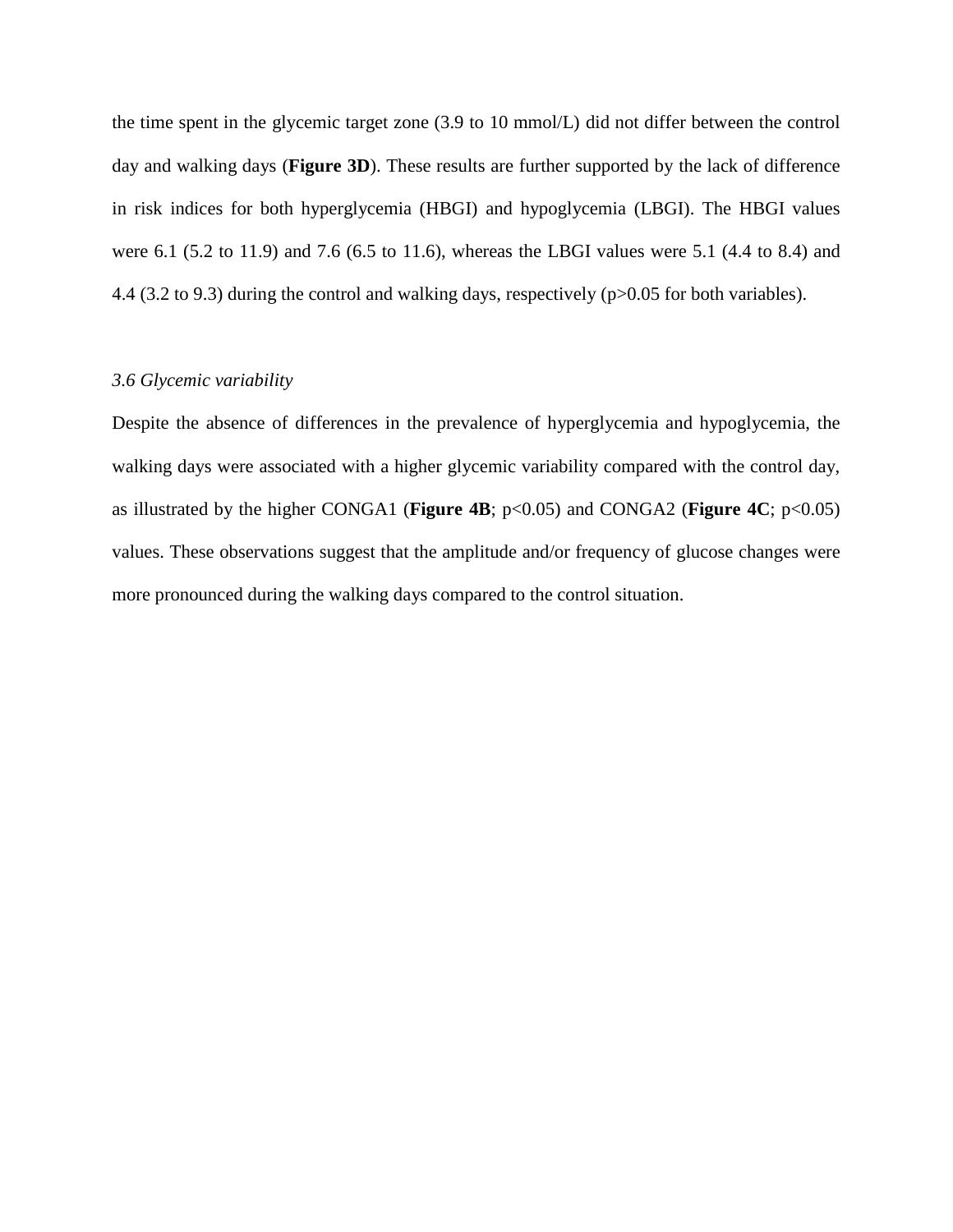#### **4. DISCUSSION**

In this observational study, we assessed changes in 24-h glycemic control, physical activity, dietary intake, and exogenous insulin administration in individuals with type 1 diabetes in response to consecutive days with prolonged walking exercise (>8 h daily). We observed a profound reduction (49%) in bolus insulin administration during the walking days, despite increments in daily energy intake and amount of carbohydrate consumed. These self-initiated adjustments in insulin administration and food intake appeared sufficient to maintain the level of glycemic control observed during the control day.

The majority of research investigating the impact of exercise in persons with type 1 diabetes is limited to exercise durations for up to 2 hours per session [\[22,](#page-19-6) [23\]](#page-19-7). As such, most information on glycemic control during and after prolonged physical activity  $(22 h)$  can be considered as 'anecdotal evidence'. Here we monitored glycemic control and food intake in relatively welltrained persons with type 1 diabetes participating in the world's largest walking event, i.e. the 'Nijmegen Four Day Marches' comprising consecutive days with prolonged walking exercise (40 or 50 km/day;  $\sim$ 8 h/day). The distances were covered at an average walking speed of 5.0 $\pm$ 0.3 km/h ( $\sim$ 3 mph), which can be considered moderate intense ( $\sim$ 3.5 MET [\[24\]](#page-19-8)). The daily step count of 55,490±7,482 steps during the walking days was more than 5-fold higher than the 10,000 steps/day often advocated for general health purposes [\[25\]](#page-19-9). We observed large reductions in daily insulin requirements  $(26\pm16\%)$  during the walking days despite a large increase in the amount of carbohydrate consumed  $(82\pm71)$  g). These findings illustrate the major impact of prolonged walking exercise on insulin sensitivity and blood glucose disposal.

Despite the demanding nature of the walking event, we observed no noteworthy changes in 24-h glycemic control in participants with type 1 diabetes. Thus, the self-initiated adjustments in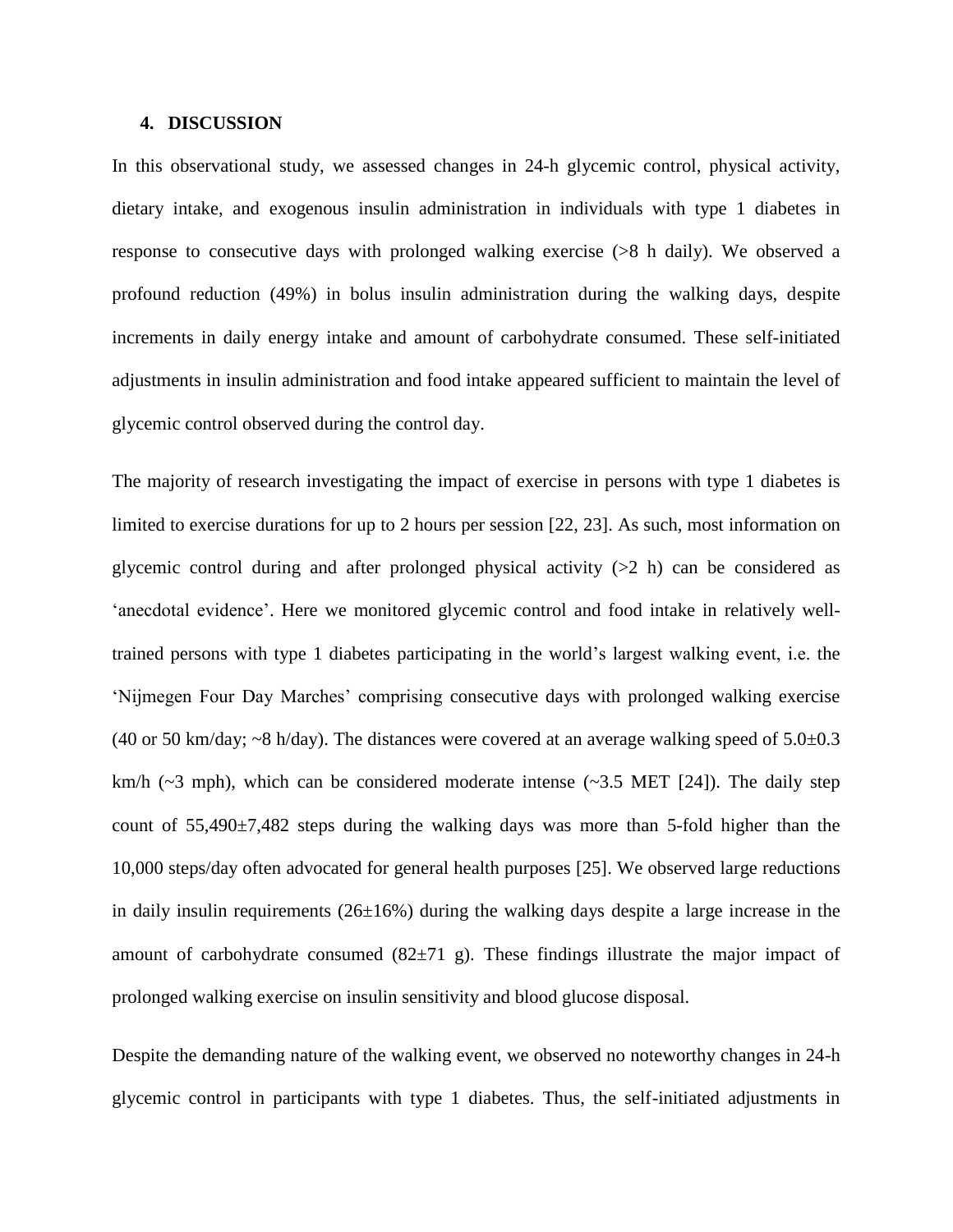insulin administration and carbohydrate intake appeared to be sufficient to prevent an impairment in 24-h glycemic control. The reduction in daily insulin administration  $(26\pm16%)$ was mainly attributed to the reduction in bolus insulin administration  $(49\pm25\%)$ . The latter tends to be in line with recent experimental evidence. In this regard, Campbell and colleagues [\[9\]](#page-18-7) demonstrated a lower risk for hypoglycemia in individuals with type 1 diabetes after largely reducing the insulin boluses administered with the meals before (25% reduction) and after (50% reduction) 45 min of vigorous exercise. It should be noted that those reductions in bolus insulin administration appeared to be adequate to prevent early  $\ll$ 8h post-exercise), but not late-onset hypoglycemia [\[9\]](#page-18-7). In the current study, participants reduced their bolus insulin administration throughout the entire 24-h period, which seemed to be adequate to prevent exercise-induced impairments of hypoglycemia. Recent evidence suggests that the combined reduction of basal and bolus insulin administration on the exercise day provides superior protection against hypoglycemia compared to reductions in bolus insulin administration alone [\[15\]](#page-18-10). Our participants, however, did not change their basal insulin administration. As such, the combined reduction of basal and bolus insulin administration in preparation or response to exercise may require more attention amongst individuals with type 1 diabetes, healthcare providers and (bio)medical scientists.

Although most markers of 24-h glycemic control did not change in response to prolonged walking exercise (**Fig 3**), we observed a modest increase in glycemic variability during the walking days relative to the control day (**Fig 4B and 4C**). This observation suggests that prolonged walking exercise induces an increase in the amplitude and/or frequency of glucose excursions throughout the day. This greater variability is not surprising when considering the higher frequency of food/carbohydrate intake associated with the prolonged walking exercise,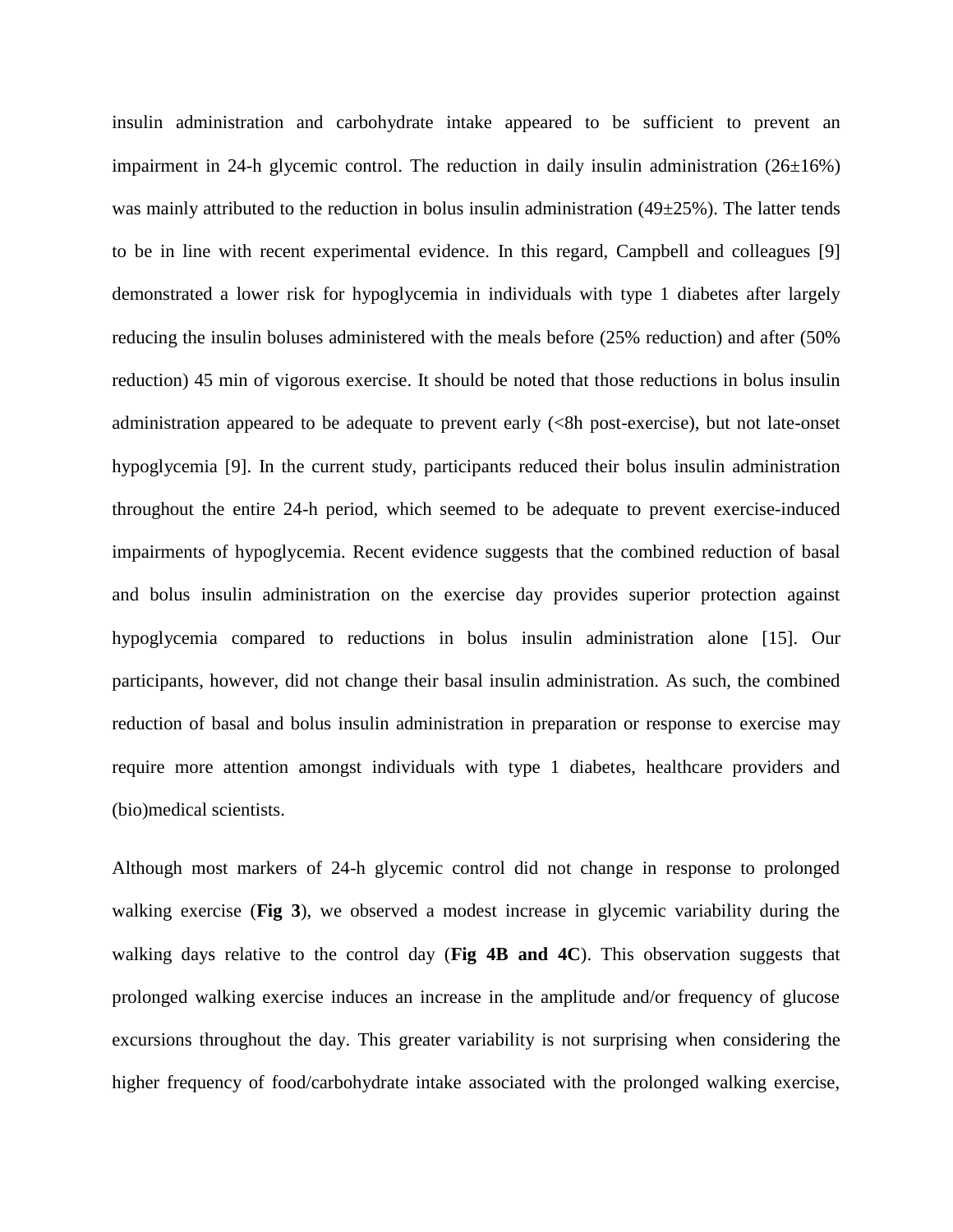thereby inducing a higher frequency of glucose fluctuations. It could also be speculated that the anticipation to changing glucose levels is complicated by prolonged exercise. For example, the insulin-to-carbohydrate ratio required to maintain euglycemia is strongly altered during and following exercise [\[26\]](#page-19-10). Inadequate adjustment of pre- and post-exercise insulin use could result in exaggerated up- or downward glucose excursions [\[9\]](#page-18-7). This prompts the need for an insulin correction bolus or carbohydrate supplement to prevent either hyper- or hypoglycemia. Thus, suboptimal anticipation to prolonged exercise might induce unnecessary glucose excursions, thereby increasing the level of glycemic variability. It would be relevant to investigate whether direct feedback on changing blood glucose concentrations, as provided by real time CGM, can be used to prevent the deterioration in glycemic variability [\[27\]](#page-19-11). In this regard, feedback-controlled closed-loop insulin delivery might even further support the stability of blood glucose concentrations during and following prolonged exercise [\[28\]](#page-19-12).

In the current study, we monitored self-selected adjustments in insulin administration and food intake in relatively well-trained individuals with type 1 diabetes participating in the worlds' largest walking event. The results of this observational study give an indication of the adjustments in insulin administration and food intake required to prevent impairments in glycemic control induced by prolonged exercise. Hence, this study provides some early support to develop more comprehensive guidelines for individuals with type 1 diabetes aiming to engage in prolonged endurance-type exercise or leisure time physical activity. Inherent to the unique setting of the present study, we should also recognize some limitations. The relatively small sample size which was overrepresented by women, may impede the robustness and generalizability of our findings. It should also be noted that the required adjustments in insulin administration and food intake associated with prolonged exercise may be influenced by personal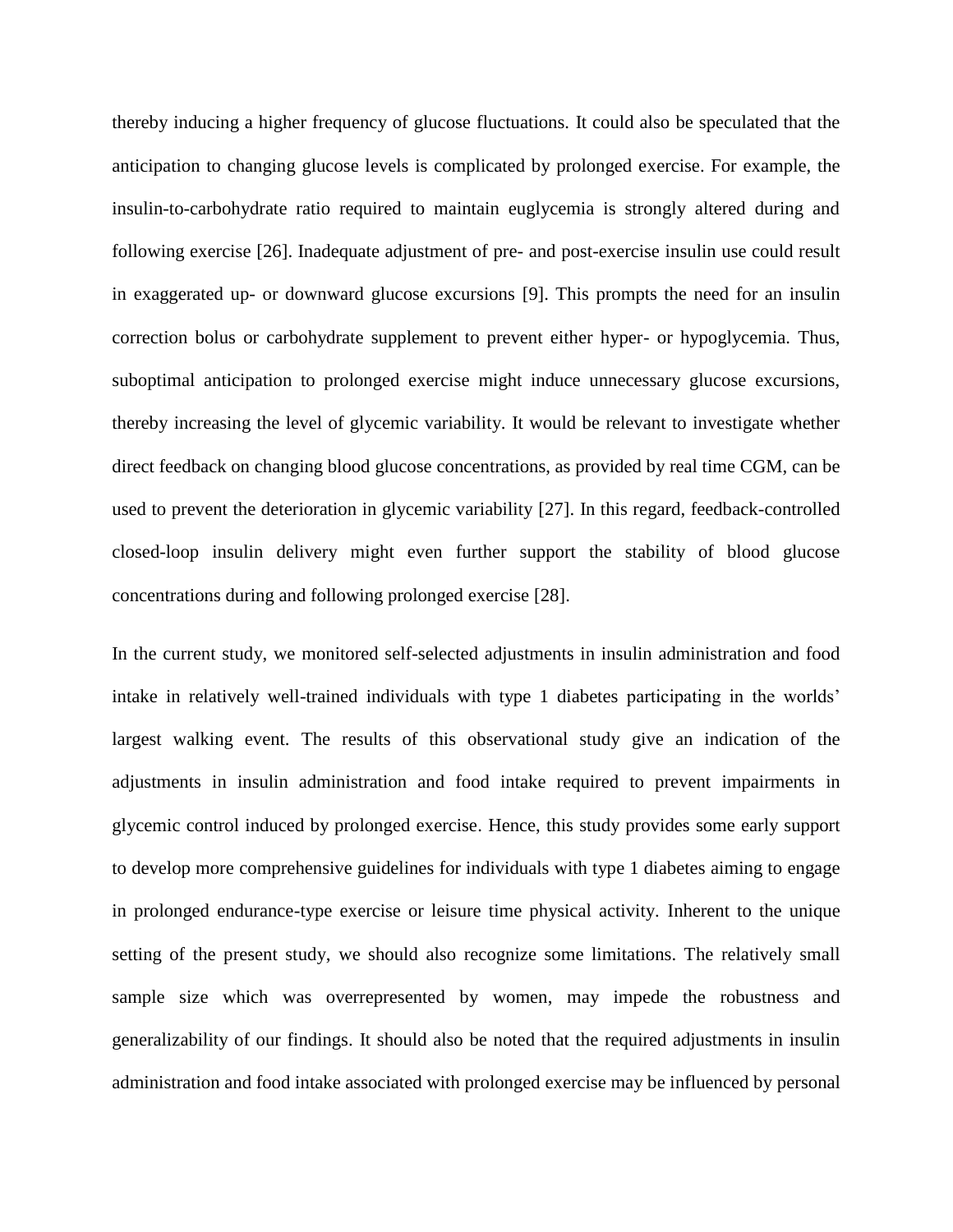and environmental factors such as training status, habitual physical activity, mental stress, baseline level of glycemic control, type of insulin treatment, and climate. Moreover, the exercise modality, as well as the exercise intensity and duration may ultimately dictate the magnitude and timespan of adjustments in insulin requirements and food intake.

In conclusion, prolonged walking exercise allows for profound reductions in daily insulin administration in persons with type 1 diabetes, despite large increments in energy and carbohydrate intake. When taking such adjustments into account, prolonged exercise does not necessarily impair 24-h glycemic control.

#### **ACKNOWLEDGEMENTS**

The authors gratefully acknowledge the subjects for their participation in this study. The authors thank Medtronic for providing the iPro2 CGM devices and the Enlite glucose sensors for this study.

#### **COMPETING INTERESTS**

The authors report no potential conflicts of interest relevant to this article.

#### **AUTHOR RESPONSIBILITIES**

The authors' responsibilities were as follows: JWvD designed the study, collected the data, researched the data, and wrote the manuscript. TME designed the study, collected the data, contributed to the discussion, and revised the manuscript. JN collected the data, researched the data, and contributed to the discussion. THS collected the data and contributed to the discussion. MTH collected the data and contributed to the discussion. DHT designed the study, collected the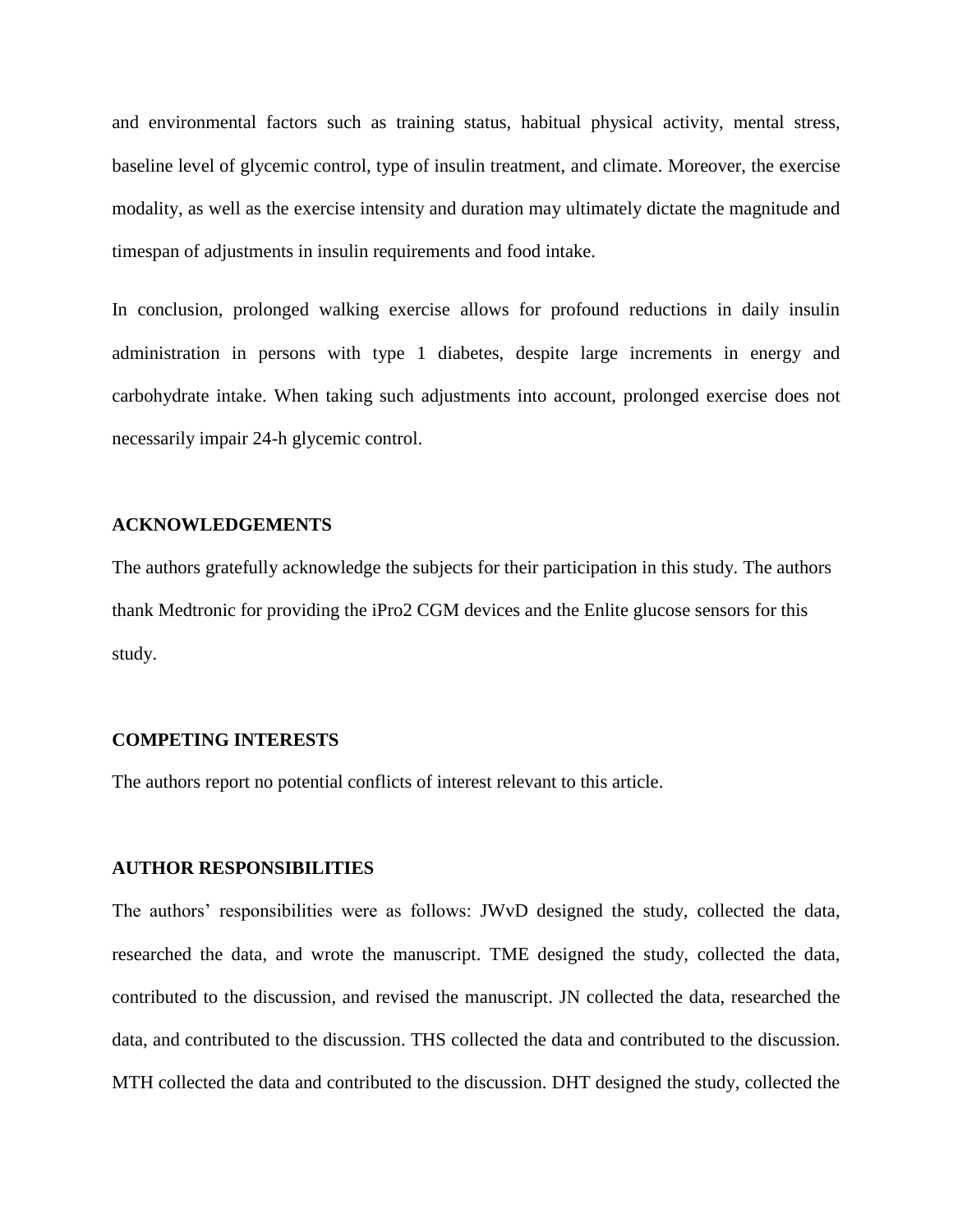data, contributed to the discussion, and revised the manuscript. LJCvL designed the study, contributed to the discussion, and revised and edited the manuscript.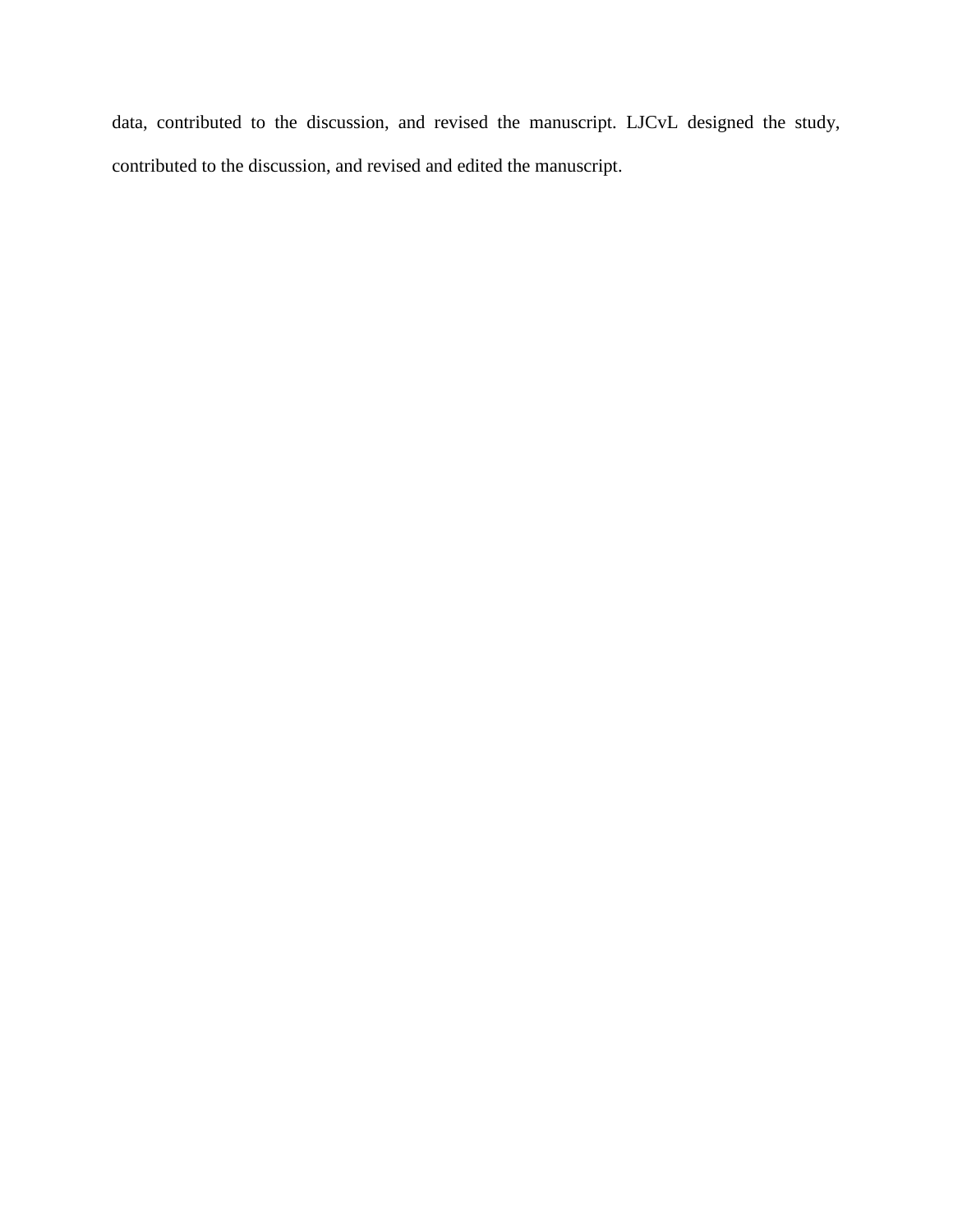### **5. REFERENCES**

<span id="page-18-0"></span>[1] ADA. Standards of medical care in diabetes--2014. Diabetes care. 2014;37 Suppl 1:80.

<span id="page-18-5"></span>[2] ADA. Physical activity/exercise and diabetes. Diabetes care. 2004;27 Suppl 1:62.

[3] Chimen M, Kennedy A, Nirantharakumar K, Pang T, Andrews R, Narendran P. What are the health benefits of physical activity in type 1 diabetes mellitus? A literature review. Diabetologia. 2012;55:542-51.

<span id="page-18-1"></span>[4] Tsalikian E, Mauras N, Beck R, Tamborlane W, Janz K, Chase H, et al. Impact of exercise on overnight glycemic control in children with type 1 diabetes mellitus. The Journal of pediatrics. 2005;147:528-34.

<span id="page-18-2"></span>[5] MacDonald M. Postexercise late-onset hypoglycemia in insulin-dependent diabetic patients. Diabetes care. 1987;10:584-8.

<span id="page-18-3"></span>[6] Camacho R, Galassetti P, Davis S, Wasserman D. Glucoregulation during and after exercise in health and insulin-dependent diabetes. Exercise and sport sciences reviews. 2005;33:17-23.

<span id="page-18-4"></span>[7] Sandoval D, Guy D, Richardson M, Ertl A, Davis S. Effects of low and moderate antecedent exercise on counterregulatory responses to subsequent hypoglycemia in type 1 diabetes. Diabetes. 2004;53:1798-806.

<span id="page-18-6"></span>[8] Toni S, Reali M, Barni F, Lenzi L, Festini F. Managing insulin therapy during exercise in type 1 diabetes mellitus. Acta bio-medica : Atenei Parmensis. 2006;77 Suppl 1:34-40.

<span id="page-18-7"></span>[9] Campbell MD, Walker M, Trenell MI, Jakovljevic DG, Stevenson EJ, Bracken RM, et al. Large pre- and postexercise rapid-acting insulin reductions preserve glycemia and prevent earlybut not late-onset hypoglycemia in patients with type 1 diabetes. Diabetes Care. 2013;36:2217- 24.

<span id="page-18-8"></span>[10] Yardley J, Mollard R, Macintosh A, Macmillan F, Wicklow B, Berard L, et al. Vigorous intensity exercise for glycemic control in patients with type 1 diabetes. Canadian journal of diabetes. 2013;37:427-32.

<span id="page-18-9"></span>[11] Guelfi K, Jones T, Fournier P. New insights into managing the risk of hypoglycaemia associated with intermittent high-intensity exercise in individuals with type 1 diabetes mellitus: implications for existing guidelines. Sports medicine (Auckland, NZ). 2007;37:937-46.

[12] Dubé M-C, Lavoie C, Galibois I, Weisnagel S. Nutritional strategies to prevent hypoglycemia at exercise in diabetic adolescents. Medicine and science in sports and exercise. 2012;44:1427-32.

[13] Rabasa-Lhoret R, Bourque J, Ducros F, Chiasson J. Guidelines for premeal insulin dose reduction for postprandial exercise of different intensities and durations in type 1 diabetic subjects treated intensively with a basal-bolus insulin regimen (ultralente-lispro). Diabetes care. 2001;24:625-30.

[14] Dubé M-C, Weisnagel S, Prud'homme D, Lavoie C. Exercise and newer insulins: how much glucose supplement to avoid hypoglycemia? Medicine and science in sports and exercise. 2005;37:1276-82.

<span id="page-18-10"></span>[15] Campbell MD, Walker M, Bracken RM, Turner D, Stevenson EJ, Gonzalez JT, et al. Insulin therapy and dietary adjustments to normalize glycemia and prevent nocturnal hypoglycemia after evening exercise in type 1 diabetes: a randomized controlled trial. BMJ open diabetes research & care. 2015;3:e000085.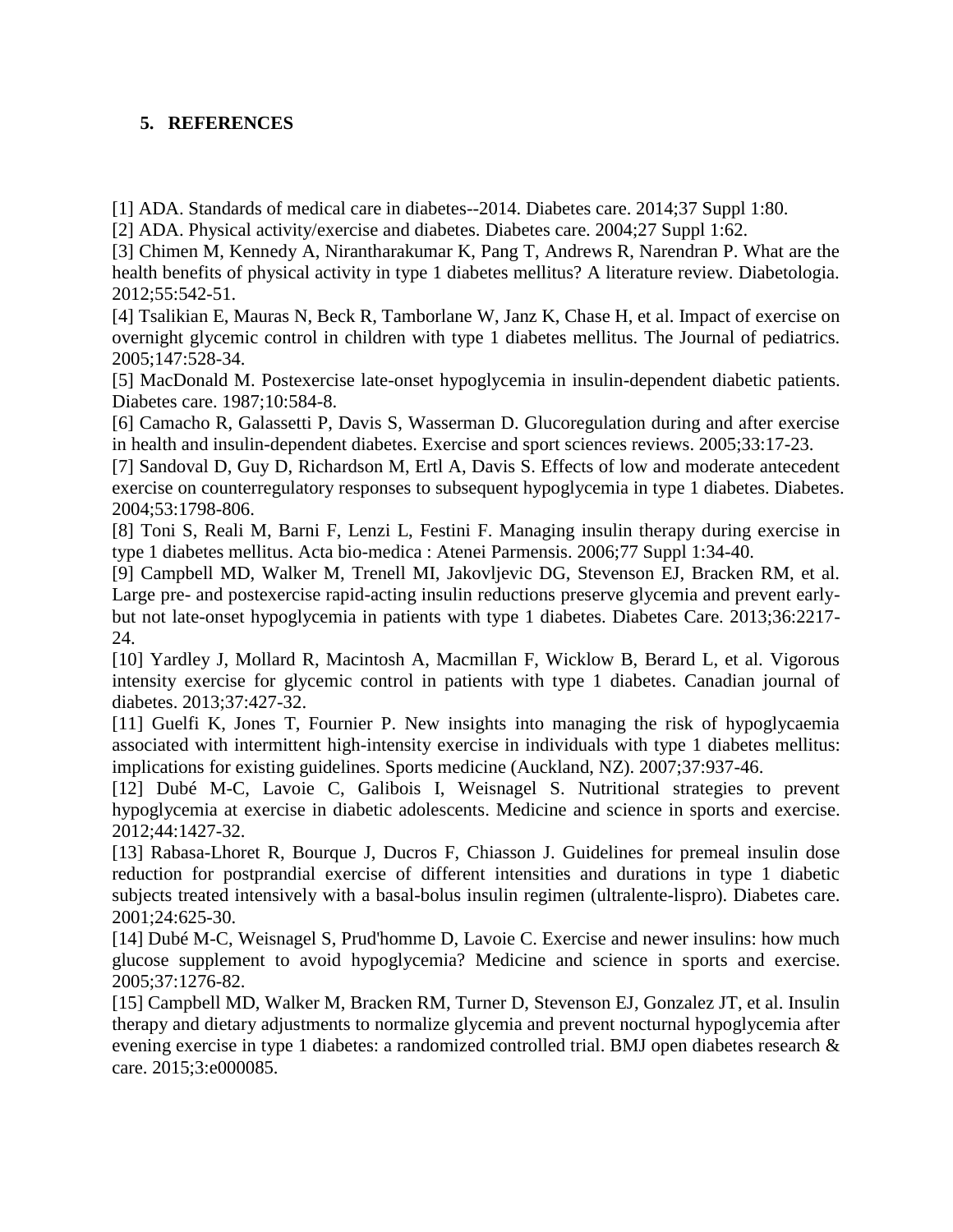<span id="page-19-0"></span>[16] Keenan DB, Mastrototaro JJ, Zisser H, Cooper KA, Raghavendhar G, Lee SW, et al. Accuracy of the Enlite 6-day glucose sensor with guardian and Veo calibration algorithms. Diabetes Technol Ther. 2012;14:225-31.

<span id="page-19-1"></span>[17] Yardley JE, Sigal RJ, Kenny GP, Riddell MC, Lovblom LE, Perkins BA. Point accuracy of interstitial continuous glucose monitoring during exercise in type 1 diabetes. Diabetes Technol Ther. 2013;15:46-9.

<span id="page-19-2"></span>[18] Radermecker RP, Fayolle C, Brun JF, Bringer J, Renard E. Accuracy assessment of online glucose monitoring by a subcutaneous enzymatic glucose sensor during exercise in patients with type 1 diabetes treated by continuous subcutaneous insulin infusion. Diabetes & metabolism. 2013;39:258-62.

<span id="page-19-3"></span>[19] Inzucchi SE, Bergenstal RM, Buse JB, Diamant M, Ferrannini E, Nauck M, et al. Management of hyperglycaemia in type 2 diabetes: a patient-centered approach. Position statement of the American Diabetes Association (ADA) and the European Association for the Study of Diabetes (EASD). Diabetologia. 2012;55:1577-96.

<span id="page-19-4"></span>[20] Clarke W, Kovatchev B. Statistical tools to analyze continuous glucose monitor data. Diabetes Technol Ther. 2009;11 Suppl 1:S45-54.

<span id="page-19-5"></span>[21] McDonnell CM, Donath SM, Vidmar SI, Werther GA, Cameron FJ. A novel approach to continuous glucose analysis utilizing glycemic variation. Diabetes Technol Ther. 2005;7:253-63.

<span id="page-19-6"></span>[22] Yardley JE, Hay J, Abou-Setta AM, Marks SD, McGavock J. A systematic review and meta-analysis of exercise interventions in adults with type 1 diabetes. Diabetes Res Clin Pract. 2014;106:393-400.

<span id="page-19-7"></span>[23] Kennedy A, Nirantharakumar K, Chimen M, Pang T, Hemming K, Andrews R, et al. Does exercise improve glycaemic control in type 1 diabetes? A systematic review and meta-analysis. PloS one. 2013;8.

<span id="page-19-8"></span>[24] Ainsworth BE, Haskell WL, Herrmann SD, Meckes N, Bassett DR, Jr., Tudor-Locke C, et al. 2011 Compendium of Physical Activities: a second update of codes and MET values. Med Sci Sports Exerc. 2011;43:1575-81.

<span id="page-19-9"></span>[25] Tudor-Locke C, Craig CL, Brown WJ, Clemes SA, De Cocker K, Giles-Corti B, et al. How many steps/day are enough? For adults. The international journal of behavioral nutrition and physical activity. 2011;8:79.

<span id="page-19-10"></span>[26] Davey R, Howe W, Paramalingam N, Ferreira L, Davis E, Fournier P, et al. The effect of midday moderate-intensity exercise on postexercise hypoglycemia risk in individuals with type 1 diabetes. The Journal of clinical endocrinology and metabolism. 2013;98:2908-14.

<span id="page-19-11"></span>[27] Riddell M, Perkins B. Exercise and glucose metabolism in persons with diabetes mellitus: perspectives on the role for continuous glucose monitoring. Journal of diabetes science and technology. 2009;3:914-23.

<span id="page-19-12"></span>[28] Sherr J, Cengiz E, Palerm C, Clark B, Kurtz N, Roy A, et al. Reduced hypoglycemia and increased time in target using closed-loop insulin delivery during nights with or without antecedent afternoon exercise in type 1 diabetes. Diabetes care. 2013;36:2909-14.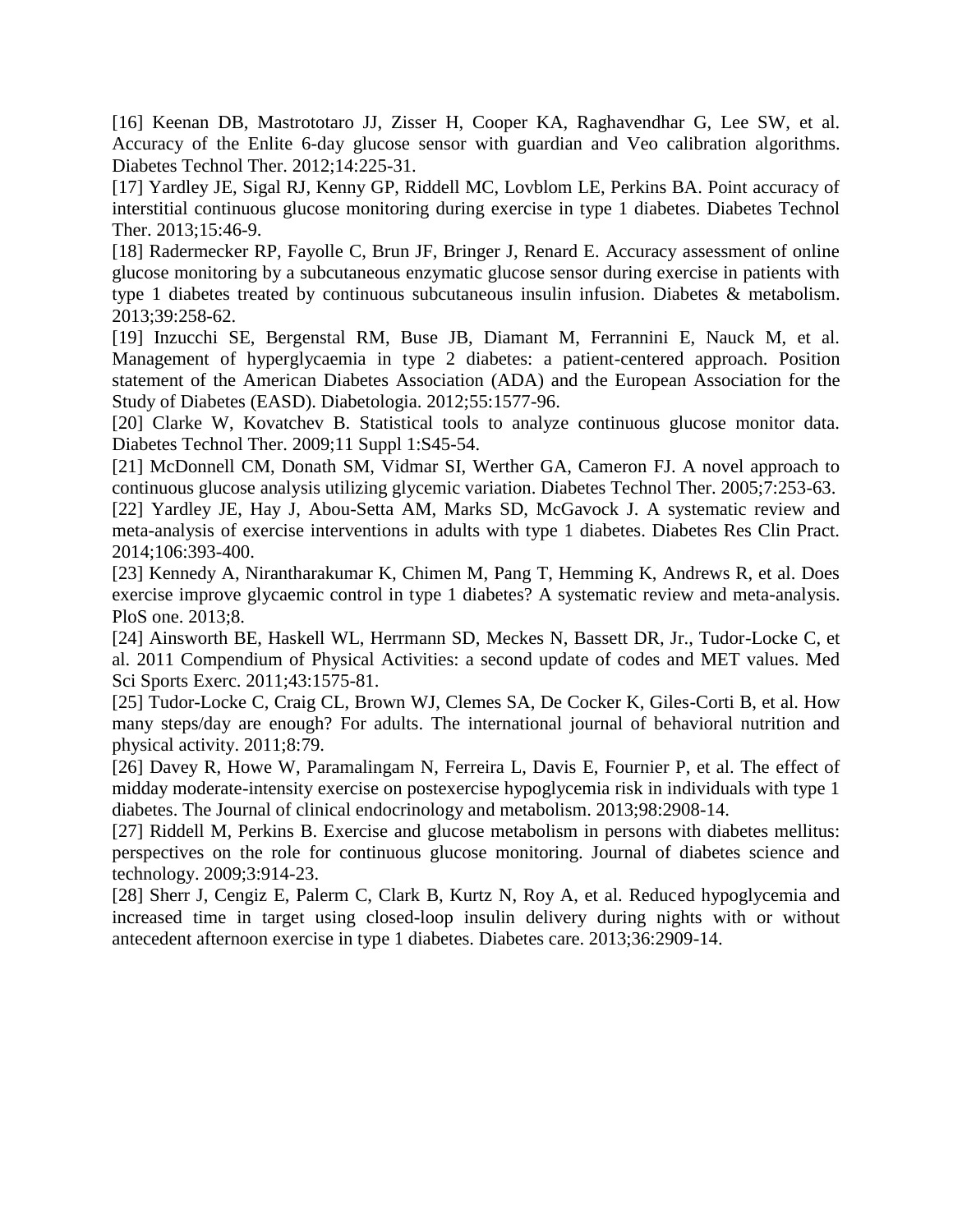| Table 1: Participants' characteristics |               |
|----------------------------------------|---------------|
| N (male/female)                        | 10(1/9)       |
| Age $(y)$                              | $45 \pm 13$   |
| BMI $(kg/m2)$                          | $24.2 + 3.6$  |
| Pump / Multiple injections             | 4/6           |
| Diabetes duration $(y)$                | $26 \pm 11.3$ |
| $HbA1c$ $(\%)$                         | $7.9 + 1.2$   |
| $HbA1c$ (mmol/mol)                     | $63 \pm 13$   |
| Exercise training* (h/week)            | $7.2 + 3.9$   |
|                                        |               |

Data are means±SD or frequencies. \* Exercise training refers to all structured exercise over the last month prior to the walking event.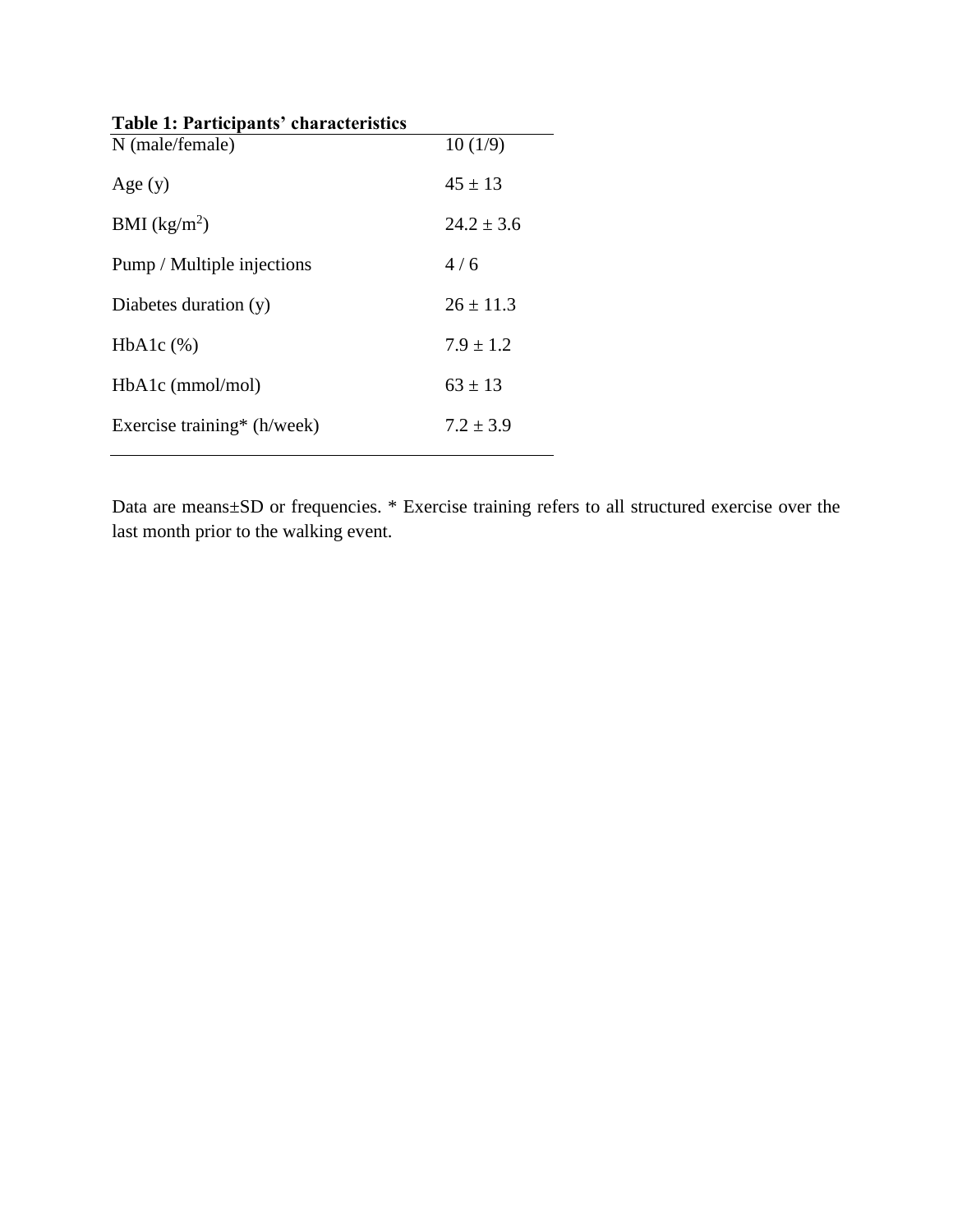#### **FIGURE LEGENDS**

**Figure 1:** Schematic overview of the study design. The grey shaded boxes represent the walking days, the hatched areas represent the walking stages.

Figure 2: Daily insulin use during the control day and subsequent walking days. Daily insulin use is expressed as total insulin use (**panel A**), basal insulin use (**panel B**), and bolus insulin use (**panel C**). The grey lines represent individual cases, the black lines represent means±SD. \* Significantly different compared with sedentary condition  $(p<0.01)$ .

**Figure 3:** Twenty-four hour glycemic control assessed during the control day and subsequent walking days. Twenty-four hour glycemic control is expressed as (**panel A**) average 24-h blood glucose concentrations, (**panel B**) the prevalence of hyperglycemia (blood glucose >10 mmol/L), (**panel C**) the prevalence of hypoglycemia (blood glucose <3.9 mmol/L), and (**panel D**) time in the glycemic target zone of  $3.9 - 10$  mmol/L. The grey lines represent individual cases, the black lines represent means±SD (**panel A and D**) or medians±IQR (**panel B and C**).

Figure 4: Glycemic variability assessed during the control day and subsequent walking days. Glycemic variability is expressed as SD of average 24-h blood glucose concentrations (**panel A**), CONGA1 (**panel B**), and CONGA2 (**panel C**). \* Significantly different compared with sedentary condition  $(p<0.05)$ .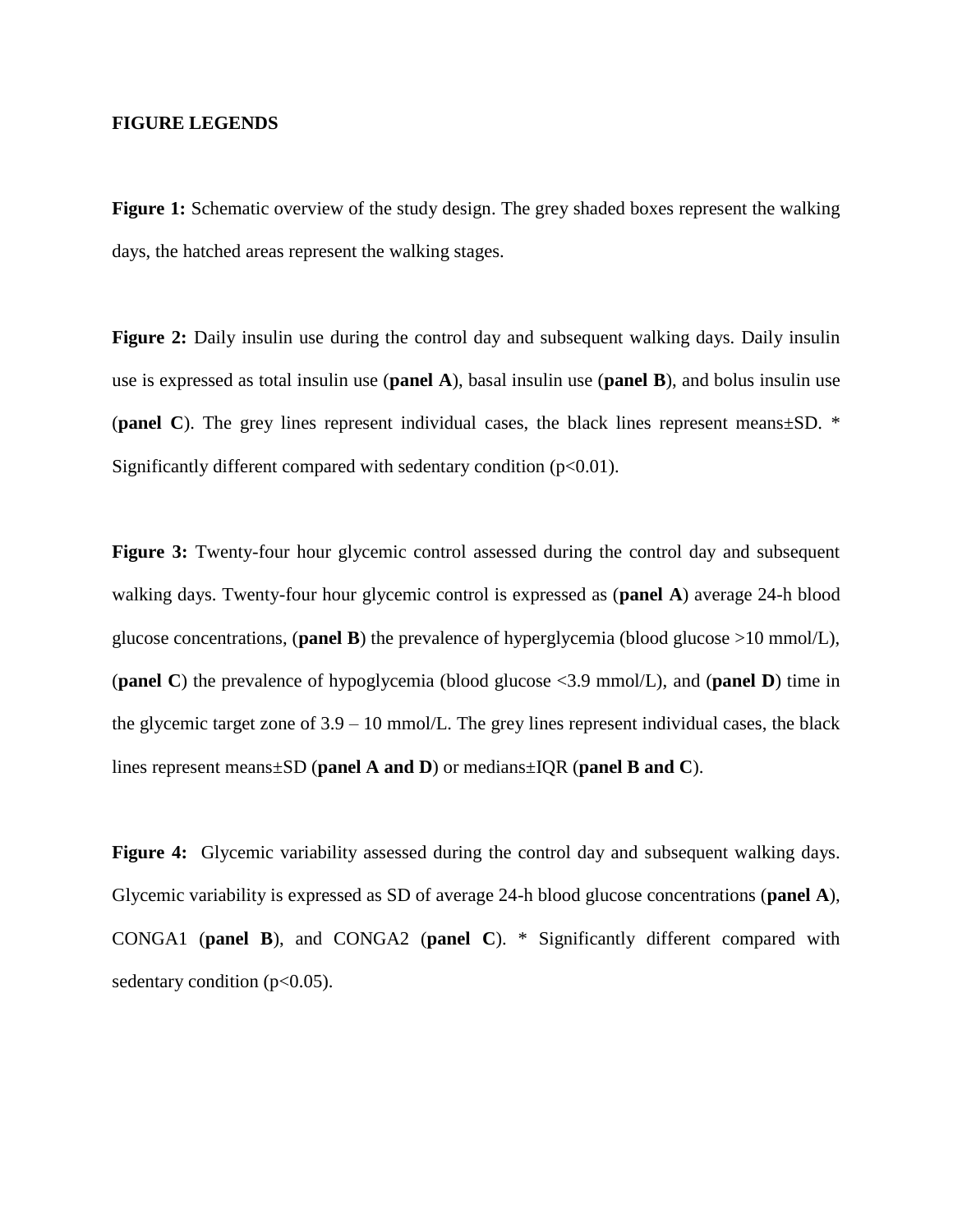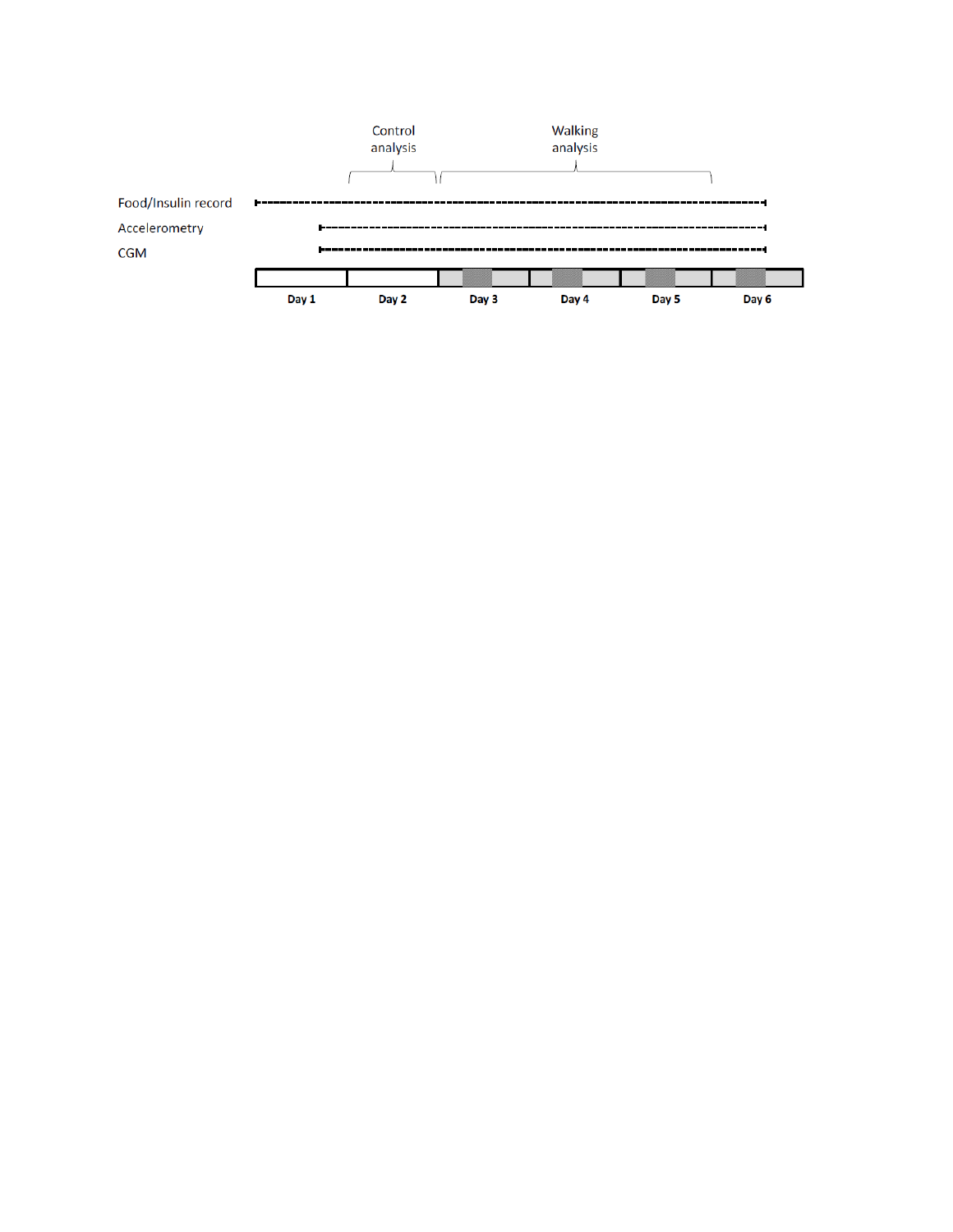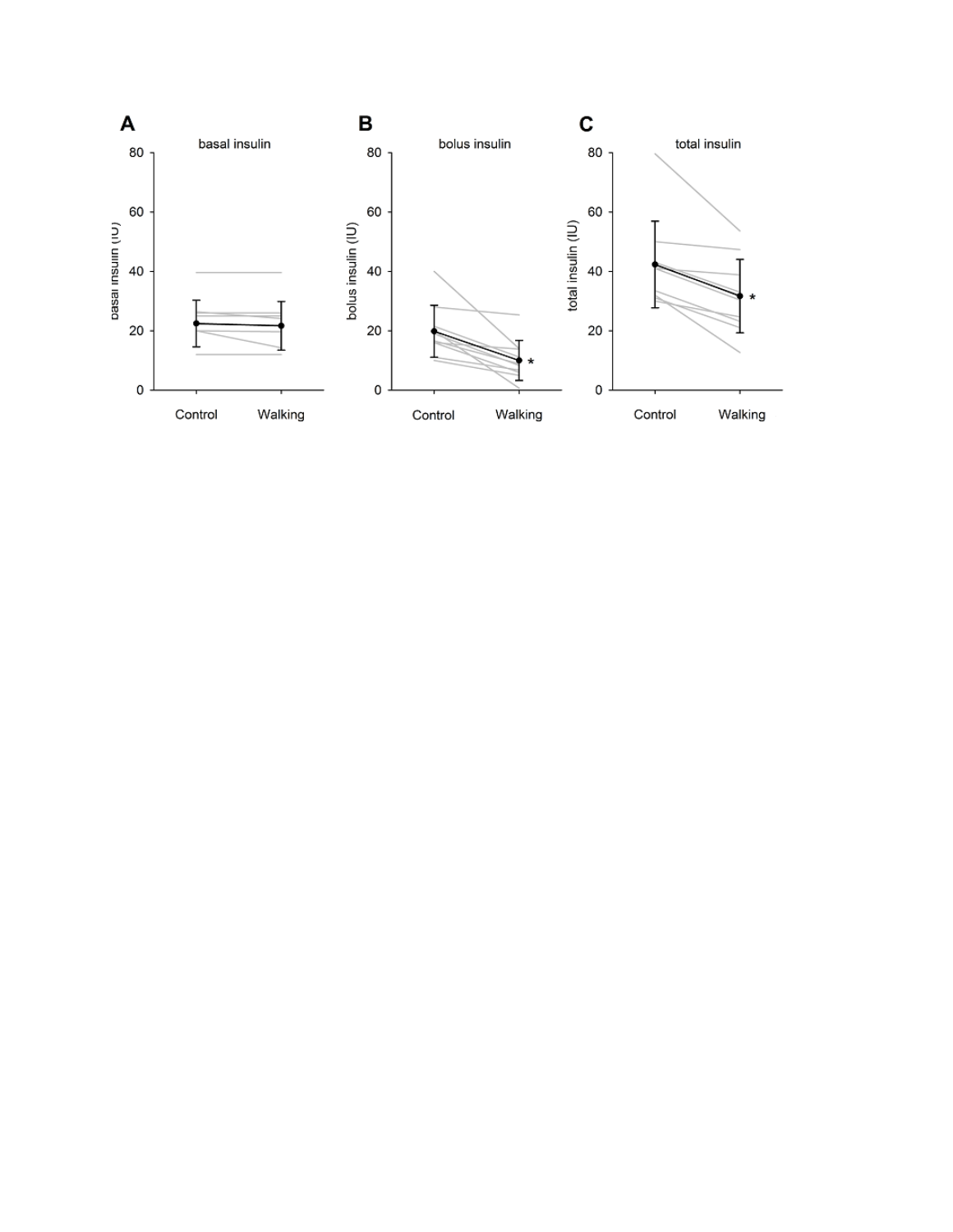